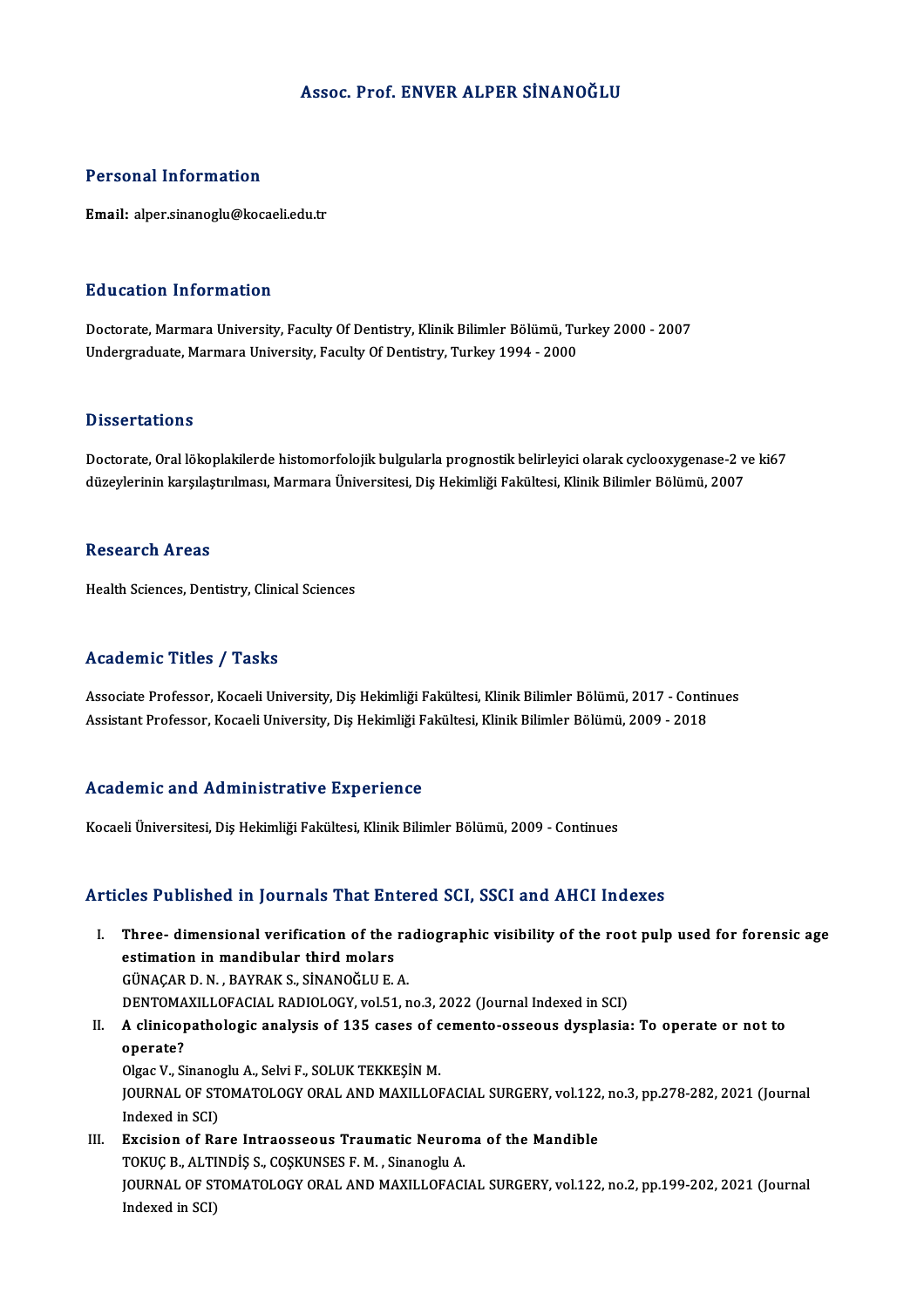| IV.   | Evaluation of osseous changes in dental panoramic radiography of thalassemia patients using         |
|-------|-----------------------------------------------------------------------------------------------------|
|       | mandibular indexes and fractal size analysis                                                        |
|       | BAYRAK S., Goller Bulut D., ORHAN K., SİNANOĞLU E. A., Kursun Cakmak E. S., Misirli M., ANKARALI H. |
|       | ORAL RADIOLOGY, vol.36, no.1, pp.18-24, 2020 (Journal Indexed in SCI)                               |
| V.    | Evaluation of mallear ligaments in different voxel resolutions using cone beam computed             |
|       | tomography                                                                                          |
|       | GÖRÜRGÖZ C., ORHAN K., Sinanoglu E. A., Avsever I. H.                                               |
|       | DENTOMAXILLOFACIAL RADIOLOGY, vol.48, no.2, 2019 (Journal Indexed in SCI)                           |
| VI.   | Abundant proteins in platelet-rich fibrin and their potential contribution to wound healing: An     |
|       | explorative proteomics study and review of the literature                                           |
|       | Yaprak E., Kasap M., Akpınar G., İşlek E. E., Sinanoglu A.                                          |
|       | JOURNAL OF DENTAL SCIENCES, vol.13, no.4, pp.386-395, 2018 (Journal Indexed in SCI)                 |
| VII.  | The prominent proteins expressed in healthy gingiva: a pilot exploratory tissue proteomics study    |
|       | Yaprak E., Kasap M., Akpinar G., Kayaalti-Yuksek S., Sinanoglu A., Guzel N., Kocasarac H. D.        |
|       | ODONTOLOGY, vol.106, no.1, pp.19-28, 2018 (Journal Indexed in SCI)                                  |
| VIII. | Correlation between spheno-occipital synchondrosis, dental age, chronological age and cervical      |
|       | vertebrae maturation in Turkish population: is there a link                                         |
|       | Kocasarac H. D., ALTAN A. B., Yerlikaya C., Sinanoglu A., Noujeim M.                                |
|       | ACTA ODONTOLOGICA SCANDINAVICA, vol.75, no.2, pp.79-86, 2017 (Journal Indexed in SCI)               |
| IX.   | High levels of heavy metal accumulation in dental calculus of smokers: a pilot inductively coupled  |
|       | plasma mass spectrometry study                                                                      |
|       | YAPRAK E., YOLCUBAL İ., Sinanoglu A., Dogrul-Demiray A., Guzeldemir-Akcakanat E., Marakoglu I.      |
|       | JOURNAL OF PERIODONTAL RESEARCH, vol.52, no.1, pp.83-88, 2017 (Journal Indexed in SCI)              |
| X.    | Evaluation of Optic Canal and Surrounding Structures Using Cone Beam Computed Tomography:           |
|       | <b>Considerations for Maxillofacial Surgery</b>                                                     |
|       | Sinanoglu A., ORHAN K., Kursun S., Inceoglu B., ÖZTAŞ B.                                            |
|       | JOURNAL OF CRANIOFACIAL SURGERY, vol.27, no.5, pp.1327-1330, 2016 (Journal Indexed in SCI)          |
| XI.   | The extrusion of root canal cement containing paraformaldehyde into the inferior alveolar nerve     |
|       | canal resulting in infection and numbness                                                           |
|       | COSKUNSES F. M., Sinanoglu A., Helvacioglu-Yigit D., Abbott P. V.                                   |
|       | INTERNATIONAL ENDODONTIC JOURNAL, vol.49, no.6, pp.610-617, 2016 (Journal Indexed in SCI)           |
| XII.  | Radiologic assessment of third molar tooth and spheno-occipital synchondrosis for age estimation: a |
|       | multiple regression analysis study                                                                  |
|       | Kocasarac H. D., Sinanoglu A., Noujeim M., Yigit D., Baydemir C.                                    |
|       | INTERNATIONAL JOURNAL OF LEGAL MEDICINE, vol.130, no.3, pp.799-808, 2016 (Journal Indexed in SCI)   |
| XIII. | Age estimation by an analysis of spheno-occipital synchondrosis using cone-beam computed            |
|       | tomography                                                                                          |
|       | Sinanoglu A., Kocasarac H. D., Noujeim M.                                                           |
|       | LEGAL MEDICINE, vol.18, pp.13-19, 2016 (Journal Indexed in SCI)                                     |
| XIV.  | Case of osseous dysplasia with an unusual concentric, circular, radiological appearance             |
|       | Sinanoglu A., Kan B., Gunhan O., Muezzinoglu B.                                                     |
|       | BRITISH JOURNAL OF ORAL & MAXILLOFACIAL SURGERY, vol.54, no.1, 2016 (Journal Indexed in SCI)        |
| XV.   | Contrast-to-noise ratio with different settings in a CBCT machine in presence of different root-end |
|       | filling materials: an in vitro study                                                                |
|       | Kocasarac H. D., Yigit D., Bechara B., Sinanoglu A., Noujeim M.                                     |
|       | DENTOMAXILLOFACIAL RADIOLOGY, vol.45, no.5, 2016 (Journal Indexed in SCI)                           |
| XVI.  | Histological Validation of Cone-Beam Computed Tomography Versus Laser Fluorescence and              |
|       | <b>Conventional Diagnostic Methods for Occlusal Caries Detection</b>                                |
|       | Ozturk E., Sinanoglu A.                                                                             |
|       | PHOTOMEDICINE AND LASER SURGERY, vol.33, no.2, pp.61-68, 2015 (Journal Indexed in SCI)              |
| XVII. | Analysis of C-shaped Canals by Panoramic Radiography and Cone-beam Computed Tomography:             |
|       |                                                                                                     |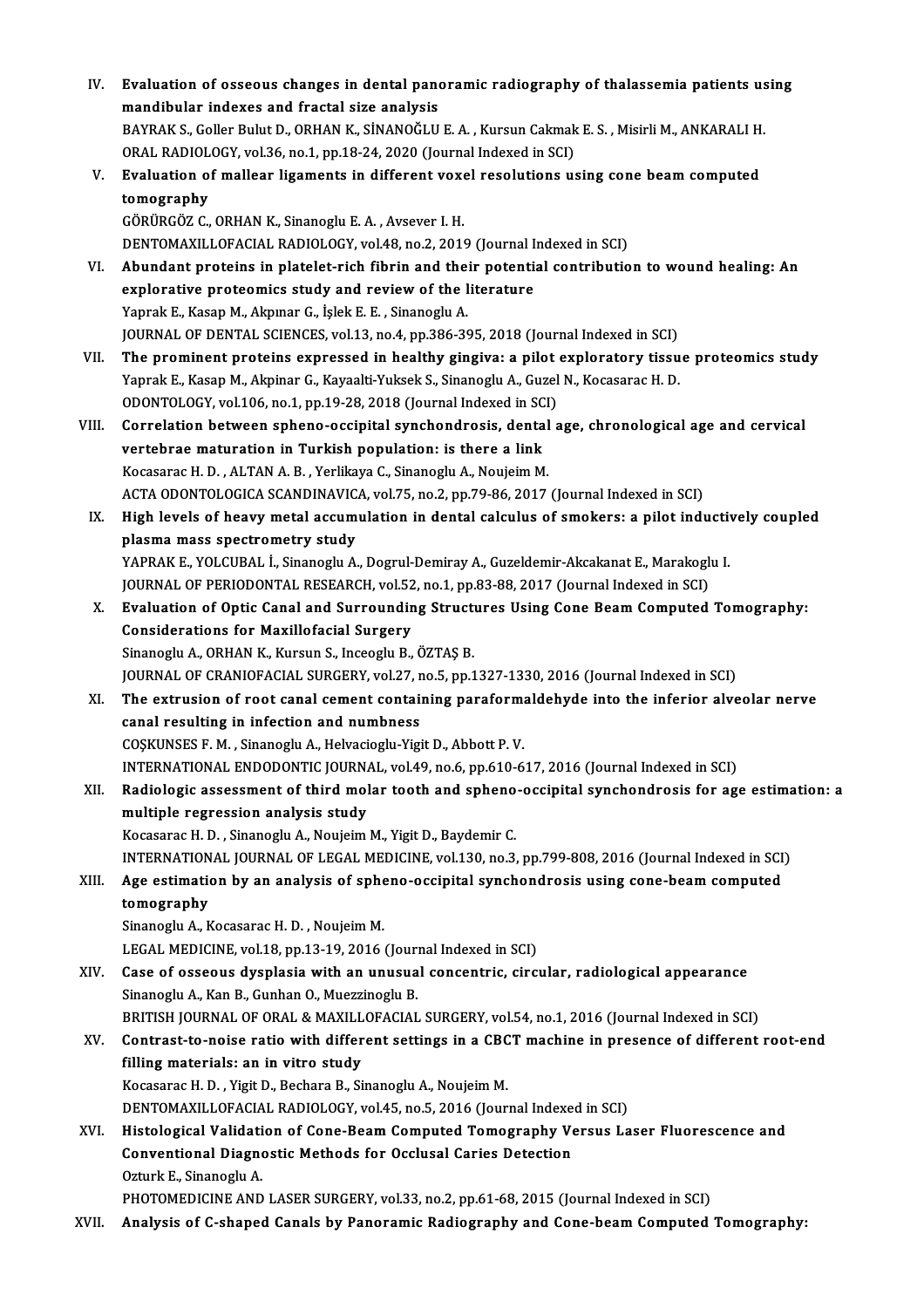Root-type Specificity by Longitudinal Distribution Root-type Specificity by Long<br>Sinanoglu A., Helvacioglu-Yigit D.<br>JOUPMAL OF ENDODONTICS vol. Root-type Specificity by Longitudinal Distribution<br>Sinanoglu A., Helvacioglu-Yigit D.<br>JOURNAL OF ENDODONTICS, vol.40, no.7, pp.917-921, 2014 (Journal Indexed in SCI)<br>Hae of sone beem semputed temesyanhy to evoluate C shane Sinanoglu A., Helvacioglu-Yigit D.<br>JOURNAL OF ENDODONTICS, vol.40, no.7, pp.917-921, 2014 (Journal Indexed in SCI)<br>XVIII. Use of cone-beam computed tomography to evaluate C-shaped root canal systems in mandibular<br>cocond me JOURNAL OF ENDODONTICS, vol.40, no.7, pp.917-921, 2014 (Journal Inder Use of cone-beam computed tomography to evaluate C-shaped ro<br>second molars in a Turkish subpopulation: a retrospective study<br>Helvegiogly Vigit D. Sinapo Use of cone-beam computed<br>second molars in a Turkish s<br>Helvacioglu-Yigit D., Sinanoglu A.<br>INTERNATIONAL ENDODONTIC I

second molars in a Turkish subpopulation: a retrospective study<br>Helvacioglu-Yigit D., Sinanoglu A.<br>INTERNATIONAL ENDODONTIC JOURNAL, vol.46, no.11, pp.1032-1038, 2013 (Journal Indexed in SCI)<br>Peripheral ameloblastemay a se Helvacioglu-Yigit D., Sinanoglu A.<br>INTERNATIONAL ENDODONTIC JOURNAL, vol.46, no.11, pp.1032-<br>XIX. Peripheral ameloblastoma: a case report<br>Pekiner F. N. . Ozbavrak S., Sener B. C. . OLGAC N. V. . Sinanoglu A. INTERNATIONAL ENDODONTIC JOURNAL, vol.46, no.11, pp.1032-<br>Peripheral ameloblastoma: a case report<br>Pekiner F. N. , Ozbayrak S., Sener B. C. , OLGAÇ N. V. , Sinanoglu A.<br>DENTOMAYU LOEACIAL PADIOLOCY, vol.26, no.2, np.193, 19

DENTOMAXILLOFACIAL RADIOLOGY, vol.36, no.3, pp.183-186, 2007 (Journal Indexed in SCI)

## Articles Published in Other Journals

rticles Published in Other Journals<br>I. Oral Lökoplaki: Tanı Kriterleri ve Güncel Yaklaşım<br>SİNANOČLUE A SINANOĞ<br>Oral Lökoplaki:<br>SİNANOĞLU E. A.<br>Türkiye Klinikleri SİNANOĞLU E. A.<br>Türkiye Klinikleri Ağız Diş ve Çene Radyolojisi, vol.4, no.2, pp.77-85, 2018 (Other Refereed National Journals) SİNANOĞLU E. A.<br>Türkiye Klinikleri Ağız Diş ve Çene Radyolojisi, vol.4, no.2, pp.77-85, 2018 (Other Refereed National Journal<br>II. Lateral periodontal kist tedavisinde yönlendirilmiş doku rejenerasyonu: Bir olgu sunumu<br>VARR

- Türkiye Klinikleri Ağız Diş ve Çene Radyolojisi, vol.4, no.2, pp.77-85, 2018 (Other Ref<br>Lateral periodontal kist tedavisinde yönlendirilmiş doku rejenerasyonu: Bi<br>YAPRAK E., KAYAALTI YÜKSEK S., MÜEZZİNOĞLU B., GÜR İLGEN C. Lateral periodontal kist tedavisinde yönlendirilmiş doku rejenerasyo<br>YAPRAK E., KAYAALTI YÜKSEK S., MÜEZZİNOĞLU B., GÜR İLGEN C., SİNANOĞL<br>Selcuk Dental Journal, vol.3, pp.140, 2016 (Other Refereed National Journals)<br>Manaz YAPRAK E., KAYAALTI YÜKSEK S., MÜEZZİNOĞLU B., GÜR İLGEN C., SİNANOĞLU E. A.<br>Selcuk Dental Journal, vol.3, pp.140, 2016 (Other Refereed National Journals)<br>III. Management of Two Rooted Maxillary Central and Lateral Inc
- Selcuk Dental Journal, vol.3, pp.140, 2016 (Other Refereed National Journals)<br>Management of Two Rooted Maxillary Central and Lateral Incisors A Case Report With a<br>Multidisciplinary Approach Involving CAD CAM and Cone Beam ELBAY M., KAYA E., ŞERMET ELBAY Ü., SARIDAĞ S., SİNANOĞLU E. A.<br>Journal of Pediatric Dentistry, 2016 (Refereed Journals of Other Institutions) Multidisciplinary Approach Involving CAD CAM and Cone Beam Com<br>ELBAY M., KAYA E., ŞERMET ELBAY Ü., SARIDAĞ S., SİNANOĞLU E. A.<br>Journal of Pediatric Dentistry, 2016 (Refereed Journals of Other Institutions)<br>Managamant of tu
- IV. Management of two-rooted maxillary central and lateral incisors: A case report with a Journal of Pediatric Dentistry, 2016 (Refereed Journals of Other Institutions)<br>Management of two-rooted maxillary central and lateral incisors: A cannolity<br>multidisciplinary approach involving CAD/CAM and CBCT technology<br>F Management of two-rooted maxillary central and lateral inci<br>multidisciplinary approach involving CAD/CAM and CBCT tec<br>ELBAY M., KAYA E., ŞERMET ELBAY Ü., SARIDAĞ S., SİNANOĞLU E. A.<br>Journal of Podiatria Dontistry val 4, no ELBAY M., KAYA E., ŞERMET ELBAY Ü., SARIDAĞ S., SİNANOĞLU E. A.<br>Journal of Pediatric Dentistry, vol.4, no.2, pp.51-54, 2016 (Refereed Journals of Other Institutions)
- V. Esthetic and functional rehabilitation of amelogenesis imperfecta report of four cases with a one year follow up

TEKÇEN.,GÜDERG.,DEMİRCİM.,TUNCERS.,SİNANOĞLUE.A. ,ÖZELH.E. Open Journal of Stomatology, vol.6, no.4, pp.103-113, 2016 (Refereed Journals of Other Institutions)

# TEKÇE N., GÜDER G., DEMİRCİ M., TUNCER S., SİNANOĞLU E. A. , ÖZEL H. E.<br>Open Journal of Stomatology, vol.6, no.4, pp.103-113, 2016 (Refereed Journals of Other Institutions)<br>VI. Cene Kemiklerinde İzlenen İndiferansiye Yükse Open Journal<br><mark>Çene Kemikl</mark><br>Histiositom<br>SiNANOČLU E Çene Kemikleri<br>Histiositom<br>SİNANOĞLU E. A.<br>Türkiye Klinikleri

Histiositom<br>SİNANOĞLU E. A.<br>Türkiye Klinikleri Ağız Diş ve Çene Radyolojisi Özel Dergisi, vol.1, no.2, pp.44-48, 2015 (Other Refereed National SİNANOĞI<br>Türkiye K<br>Journals)<br>Je Maxill Türkiye Klinikleri Ağız Diş ve Çene Radyolojisi Özel Dergisi, vol.1, no.2, pp.44-48, 2015 (Other Refereed Nat<br>Journals)<br>VII. Is Maxillary Tuberosity Fracture Possible While Upper First Premolar Extraction Case Report<br>CUASI

Journals)<br>VII. Is Maxillary Tuberosity Fracture Possible While Upper First Premolar Extraction Case Report<br>CİLASUN Ü., KAN B., SİNANOĞLU E. A.

Türkiye Klinikleri Diş Hekimliği Olgu Dergisi, vol.1, no.3, pp.189-192, 2015 (Other Refereed National Journals)

# CİLASUN Ü., KAN B., SİNANOĞLU E. A.<br>Türkiye Klinikleri Diş Hekimliği Olgu Dergisi, vol.1, no.3, pp.189-192, 2015 (Other Refereed National Jour<br>VIII. Servikal vertebra anomalilerinin lateral sefalogram ve konik ışınlı b Türkiye Klinikleri Di<br>Servikal vertebra<br>değerlendirilmesi<br>ALTANA B. SİNAN Servikal vertebra anomalilerinin lateral sefalogram ve<br>değerlendirilmesi<br>ALTAN A. B. , SİNANOĞLU E. A. , DEMİRTÜRK KOCASARAÇ H.<br>Cumburiyat Dantal Jaurnal val 19. na 4. nn 227 224 2015 (C

değerlendirilmesi<br>ALTAN A. B. , SİNANOĞLU E. A. , DEMİRTÜRK KOCASARAÇ H.<br>Cumhuriyet Dental Journal, vol.18, no.4, pp.327-334, 2015 (Other Refereed National Journals)<br>Türk birovlarda sesitli maturasyon indikatörleri arasınd ALTAN A. B. , SİNANOĞLU E. A. , DEMİRTÜRK KOCASARAÇ H.<br>Cumhuriyet Dental Journal, vol.18, no.4, pp.327-334, 2015 (Other Refereed National Journals)<br>IX. Türk bireylerde çeşitli maturasyon indikatörleri arasındaki ilişkileri

- Cumhuriyet Dental Journal, vol.18, no.4, pp.327-334, 2015 (C<br>Türk bireylerde çeşitli maturasyon indikatörleri arası<br>ALTAN A. B. , SİNANOĞLU E. A. , DEMİRTÜRK KOCASARAÇ H.<br>Cumburiyet Dantal Journal vol.18, no.2, np.325, 348 Türk bireylerde çeşitli maturasyon indikatörleri arasındaki ilişkilerin değerlendirili<br>ALTAN A. B. , SİNANOĞLU E. A. , DEMİRTÜRK KOCASARAÇ H.<br>Cumhuriyet Dental Journal, vol.18, no.3, pp.235-248, 2015 (Other Refereed Nation
- ALTAN A. B. , SİNANOĞLU E. A. , DEMİRTÜRK KOCASARAÇ H.<br>Cumhuriyet Dental Journal, vol.18, no.3, pp.235-248, 2015 (Other Refereed National Journals)<br>X. Retreatment of a Maxillary Lateral Incisor With Two Separate Root C Cumhuriyet Dental Journal, vol.18, no.3, pp.235-248, 2015 (Other Refereed National Journals)<br>Retreatment of a Maxillary Lateral Incisor With Two Separate Root Canals Confirm<br>Beam Computed Tomography<br>AYDEMIR S., YIĞIT D., S Retreatment of a Maxillary Lateral Incisor Wi<br>Beam Computed Tomography<br>AYDEMİR S., YİĞİT D., SİNANOĞLU E. A. , ÖZEL H. E.<br>Journal of Clinical Madigine Bessarsh val 7, no 7, nu

Journal of Clinical Medicine Research, vol.7, no.7, pp.560-563, 2015 (Refereed Journals of Other Institutions)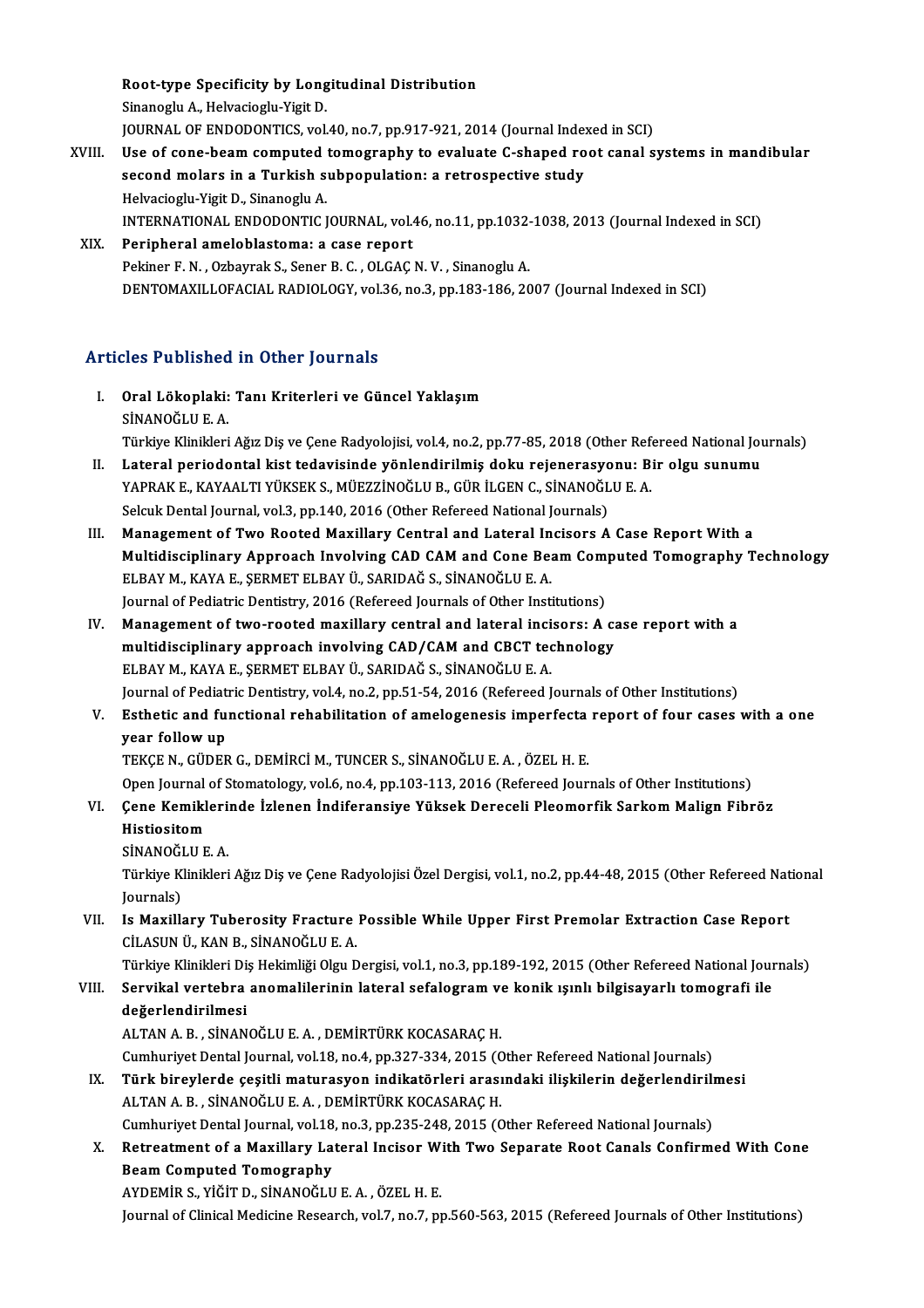| XI.    | Cyclooxygenase 2 and Ki67 Expression in Oral Leukoplakia a Clinicopathological Study                                                                                                                                   |
|--------|------------------------------------------------------------------------------------------------------------------------------------------------------------------------------------------------------------------------|
|        | SİNANOĞLU E. A., SOLUK TEKKEŞİN M., OLGAÇ N. V.                                                                                                                                                                        |
|        | Journal of Oral & Maxillofacial Research, vol.6, no.2, pp.1-7, 2015 (Refereed Journals of Other Institutions)                                                                                                          |
| XII.   | Aksesuar mental foramen Konik ışınlı bilgisayarlı tomografi bulguları                                                                                                                                                  |
|        | KAN B., SİNANOĞLU E. A., CİLASUN Ü., COŞKUNSES F. M.                                                                                                                                                                   |
|        | Cumhuriyet Dental Journal, vol.18, no.2, pp.192-197, 2015 (Other Refereed National Journals)                                                                                                                           |
| XIII.  | Dentofacial Morphology in Third Molar Agenesis                                                                                                                                                                         |
|        | ALTAN A. B., SİNANOĞLU E. A., Ucdemir E., Sandalci S., Karaman A. I.                                                                                                                                                   |
|        | TURKISH JOURNAL OF ORTHODONTICS, vol.28, no.1, pp.7-12, 2015 (Journal Indexed in ESCI)                                                                                                                                 |
| XIV.   | Palatina Yerleşimli 10 Yillik Pleomorfik Adenom olgusu Bir yıllık takip bulgulari                                                                                                                                      |
|        | KAN B., SİNANOĞLU E. A., CİLASUN Ü., COŞKUNSES F. M.                                                                                                                                                                   |
|        | Cumhuriyet Dental Journal, vol.18, pp.288-293, 2015 (Refereed Journals of Other Institutions)                                                                                                                          |
| XV.    | Alt Çene Ön Grup Dişlerde Kök Kanal Morfolojisi Ve Simetrisinin Konik Işınlı Bilgisayarlı Tomografi                                                                                                                    |
|        | İle İncelenmesi Retrospektif Bir Çalışma                                                                                                                                                                               |
|        | YİĞİT D., CORA S., SİNANOĞLU E. A., GÜR C.                                                                                                                                                                             |
|        | Türkiye Klinikleri Endodonti Özel Dergisi, vol.1, no.3, pp.53-58, 2015 (Other Refereed National Journals)                                                                                                              |
| XVI.   | C Shaped Root Canal Systems Diagnosis and Endodontic Treatment                                                                                                                                                         |
|        | YİĞİT D., SİNANOĞLU E. A.                                                                                                                                                                                              |
|        | Journal of Ege University School of Dentistry, vol.36, no.1, pp.19-24, 2015 (Refereed Journals of Other Institutions)                                                                                                  |
| XVII.  | Cherubism Literatür Derlemesi ve Olgu Sunumu                                                                                                                                                                           |
|        | KAYA C., ŞERMET ELBAY Ü., ELBAY M., SİNANOĞLU E. A.                                                                                                                                                                    |
|        | Dicle Dişhekimliği Dergisi, vol.16, no.1, pp.87-95, 2015 (Other Refereed National Journals)                                                                                                                            |
| XVIII. | Aksesuar Mental Foramen Konik Işınlı Bilgisayarlı Tomografi Bulguları                                                                                                                                                  |
|        | SİNANOĞLU E. A., COŞKUNSES F. M., KAN B., ALTAN A. B.                                                                                                                                                                  |
|        | Cumhuriyet Dental Journal, vol.18, pp.192-197, 2015 (Refereed Journals of Other Institutions)                                                                                                                          |
| XIX.   | Odontogenic Myxoma of Mandible A Case Report with Six Months Follow Up                                                                                                                                                 |
|        | COȘKUNSES F. M., SİNANOĞLU E. A., CİLASUN Ü., SOLUK TEKKEŞİN M.                                                                                                                                                        |
|        | Türkiye Klinikleri Diş Hekimliği Bilimleri Olgu Dergisi, vol.1, pp.12-17, 2015 (Other Refereed National Journals)                                                                                                      |
| XX.    | Use of cone beam computed tomography and three dimensional modeling for assessment of                                                                                                                                  |
|        | anomalous pulp canal configuration a case report                                                                                                                                                                       |
|        | YİĞİT D., SİNANOĞLU E. A., MUTLU İ.                                                                                                                                                                                    |
|        | Restorative Dentistry & Endodontics, vol.40, pp.161, 2015 (Refereed Journals of Other Institutions)                                                                                                                    |
| XXI.   | Çürük önleyici yöntemlerin yetişkin tükürük streptokokus mutansları üzerine etkisinin in vivo olarak                                                                                                                   |
|        | incelenmesi                                                                                                                                                                                                            |
|        | TEKÇE N., DEMİRCİ M., TUNCER S., GÖKTÜRK S. A., SİNANOĞLU E. A., BAYDEMİR C.                                                                                                                                           |
|        | Turkiye Klinikleri J Restor Dent-Special Topics, vol.1, no.2, pp.29-36, 2015 (Other Refereed National Journals)                                                                                                        |
| XXII.  | C Şekilli Kök Kanal Sistemleri Tanı ve Endodontik Yaklaşım                                                                                                                                                             |
|        | YİĞİT D., SİNANOĞLU E. A.                                                                                                                                                                                              |
|        | Ege Üniversitesi Dişhekimliği Fakültesi Dergisi, vol.36, no.1, pp.19-24, 2015 (Other Refereed National Journals)                                                                                                       |
| XXIII. | Alt çene ön grup dişlerde kök kanal morfolojisi ve simetrisinin konik ışınlı bilgisayarlı tomografi ile                                                                                                                |
|        | incelenmesi Retrospektif bir çalışma                                                                                                                                                                                   |
|        | YİĞİT D., CORA S., SİNANOĞLU E. A., GÜR C.                                                                                                                                                                             |
|        | Türkiye Klinikleri Endodonti Özel Dergisi (E-dergi), vol.1, no.3, pp.53-58, 2015 (Other Refereed National Journals)                                                                                                    |
| XXIV.  | Nazal Kavitede Ektopik Süpernümerer Diş Klinik ve Radyolojik Bulgular                                                                                                                                                  |
|        | ÇELİK TOPÇU P., KAN B., SİNANOĞLU E. A., COŞKUNSES F. M., CİLASUN Ü.                                                                                                                                                   |
|        | Türkiye Klinikleri Diş Hekimliği Bilimleri Olgu Dergisi, vol.1, pp.121-125, 2015 (Other Refereed National Journals)<br>Bifosfanat Kullanımına Bağlı Çenelerde Gelişen Osteonekrozlar Çok Merkezli Retrospektif Çalışma |
| XXV.   | Süer B. T., COŞKUNSES F. M., SİNANOĞLU E. A., ATIL F., KOÇYİĞİT İ. D., TEKİN U.                                                                                                                                        |
|        | Selçuk Dental Journal, vol.1, pp.77-83, 2014 (Other Refereed National Journals)                                                                                                                                        |
| XXVI.  | Alt premolar dişin süpernümerer diş ile füzyonu ve endodontiktedavi yaklaşımı Bir olgu raporu                                                                                                                          |
|        | YİĞİT D., SİNANOĞLU E. A., ÖZEL H. E.                                                                                                                                                                                  |
|        |                                                                                                                                                                                                                        |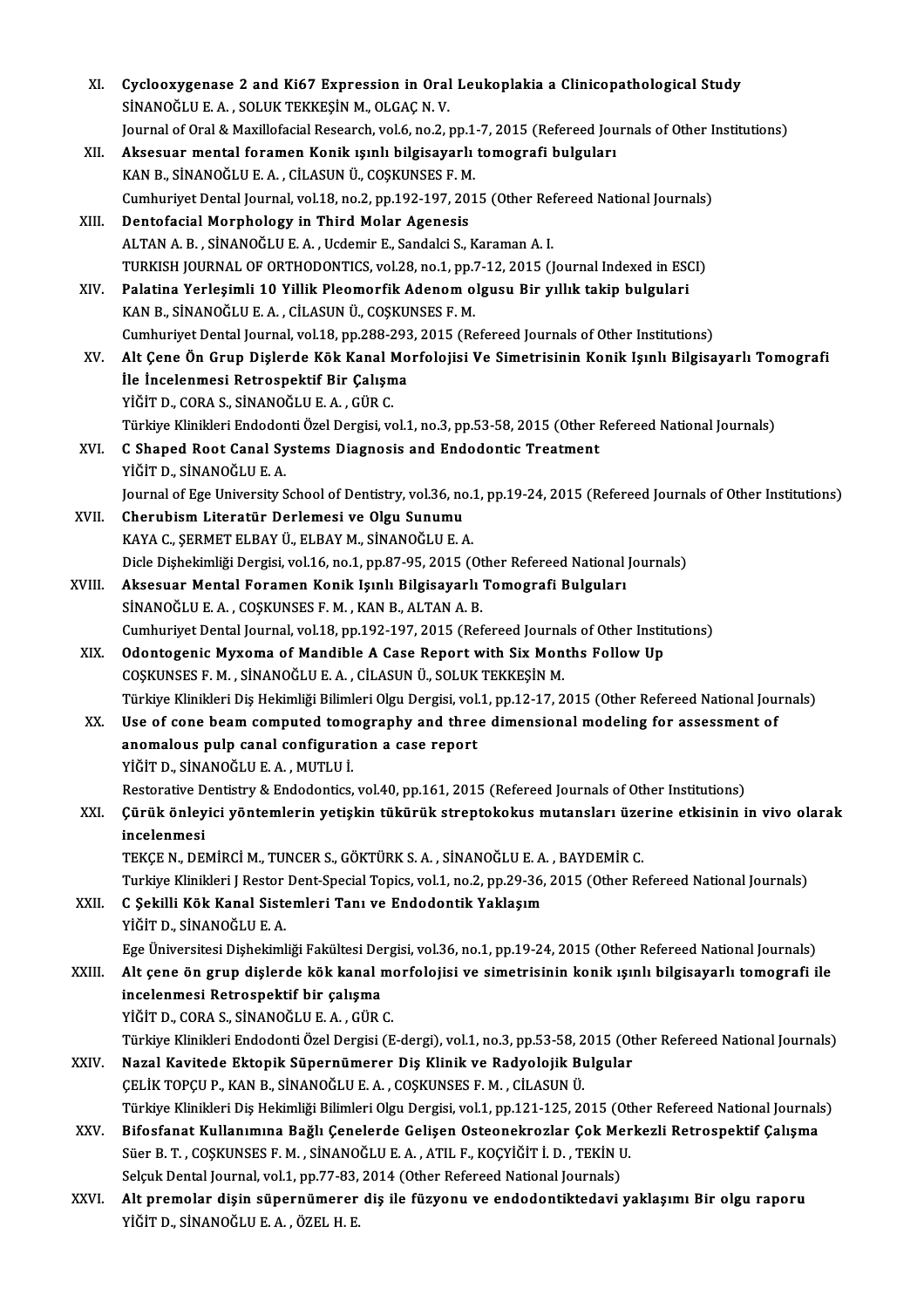|             | Türk Diş Hekimliği Dergisi, vol.88, pp.116-119, 2013 (Other Refereed National Journals)                                                      |
|-------------|----------------------------------------------------------------------------------------------------------------------------------------------|
| XXVII.      | An Unusual Laryngeal Complication Following Inferior Alveolar Nerve Block                                                                    |
|             | CİLASUN Ü., SİNANOĞLU E. A., YILMAZ S., GÜZELDEMİR AKÇAKANAT E., ALNIAÇIK G.                                                                 |
|             | Balkan Journal Of Stomatology, vol.16, no.3, pp.179-180, 2012 (Refereed Journals of Other Institutions)                                      |
| XXVIII.     | Fosfor Plak Sistemleri ile Dijitale Geçerken                                                                                                 |
|             | SİNANOĞLU E.A.                                                                                                                               |
|             | Dentalife, no.35, pp.18-22, 2011 (National Non-Refereed Journal)                                                                             |
| XXIX.       | CBCT sistemlerinde Kemik Yoğunluğu Ölçümü                                                                                                    |
|             | SİNANOĞLU E.A.                                                                                                                               |
|             | Dentalife, no.34, pp.28-30, 2010 (National Non-Refereed Journal)                                                                             |
| XXX.        | Mandibulada Periferal Osteoma Olgu Sunumu                                                                                                    |
|             | CİLASUN Ü, SİNANOĞLU E. A., KAVAK M., ÖZTÜRK T.                                                                                              |
|             | Dicle Dishekimliği Dergisi, vol.11, no.2, pp.102-105, 2010 (Other Refereed National Journals)                                                |
| XXXI.       | Dişhekimliğinde Tomografi Çağı CBCT                                                                                                          |
|             | SİNANOĞLU E.A.                                                                                                                               |
|             | Dentalife, no.29, pp.18-21, 2009 (National Non-Refereed Journal)                                                                             |
| XXXII.      | Erythema multiforme major Stevens Johnson Sendromu Bir olgu nedeniyle                                                                        |
|             | PEKİNER F. M., GÜMRÜ TARÇIN B., SİNANOĞLU E. A.                                                                                              |
|             | Yeditepe Üniversitesi Dişhekimliği Fakültesi Dergisi, vol.1, no.4, pp.18-21, 2007 (Other Refereed National Journals)                         |
| XXXIII.     | Herpes zoster in zona kliniği ve tedavi yaklaşımları Bir olgu nedeniyle                                                                      |
|             | PEKİNER F. M., GÜMRÜ TARÇIN B., SİNANOĞLU E. A.                                                                                              |
|             | Yeditepe Üniversitesi Dişhekimliği Fakültesi Dergisi, vol.4, no.1, pp.22-25, 2007 (Other Refereed National Journals)                         |
| XXXIV.      | Frontal Linear Sceroderma en Coup de Sabre A case report                                                                                     |
|             | PEKİNER F. M., YÜCELTEN A. D., GÜMRÜ TARÇIN B., SİNANOĞLU E. A.                                                                              |
|             | Journal of Dentistry for Children, vol.73, no.3, pp.175-178, 2006 (Refereed Journals of Other Institutions)                                  |
| <b>XXXV</b> | Triester glycerol oxide in the treatment of recurrent aphthous stomatitis A cytological investigation                                        |
|             | PEKİNER F. M., ALATLI F. C., SEMİH Ö., SİNANOĞLU E. A.                                                                                       |
|             | PAIN CLINIC, vol.18, no.3, pp.237-245, 2006 (Refereed Journals of Other Institutions)<br>Osteosarkomun Radyografik Görüntüsü iki olgu sunumu |
| XXXVI.      | DUMLU A., SİNANOĞLU E. A., FİŞEKÇİOĞLU E.                                                                                                    |
|             | Dishekimliği Dergisi, no.67, pp.38-40, 2006 (National Non-Refereed Journal)                                                                  |
| XXXVII.     | Crohn Hastalığı                                                                                                                              |
|             | DUMLU A., GARİP H., SİNANOĞLU E. A., ÖZBAYRAK S., GÖKER M. K.                                                                                |
|             | Dişhekimliğinde Klinik, vol.18, no.1, pp.37-40, 2005 (National Non-Refereed Journal)                                                         |
| XXXVIII.    | Dental Girişim Yapılacak Hastalara Farmakolojik Yaklaşım                                                                                     |
|             | ŞİMŞEK M. Ş., Hanife Ö. Ş., Tolga Ç., Zekiye Rahşan G., SİNANOĞLU E. A., Ural E.                                                             |
|             | İstanbul Üniversitesi Dişhekimliği Fakültesi Dergisi, vol.33, no.1234, pp.191-202, 1999 (Other Refereed National                             |
|             | Journals)                                                                                                                                    |
|             |                                                                                                                                              |

### Books&Book Chapters

```
I. Konik Işınlı Bilgisayarlı Tomografi ve Temporal Kemik
        KÖSEOĞLU SEÇGİN C., KURT M. H., SİNANOĞLU E. A., NALÇACI R.
        in: Dentomaksillofasiyal Konik Işınlı Bilgisayarlı Tomografi: Temel Prensipler, Teknikler ve Klinik Uygulamalar,
         KÖSEOĞLU SEÇGİN C., KURT M. H. , SİNANOĞLU E. A. , NALÇACI R.<br>in: Dentomaksillofasiyal Konik Işınlı Bilgisayarlı Tomografi: Temel Prensipler, Teknikler ve Klinik Uygulamalar,<br>Kıvanç KAMBUROĞLU, Editor, Türkiye Klinikleri (
         in: Dentomaksillofasiyal Konik Işınlı Bilgi<br>Kıvanç KAMBUROĞLU, Editor, Türkiye K<br>ve Ticaret A.Ş.), Ankara, pp.71-77, 2019
ve Ticaret A.Ş.), Ankara, pp.71-77, 2019<br>Refereed Congress / Symposium Publications in Proceedings
```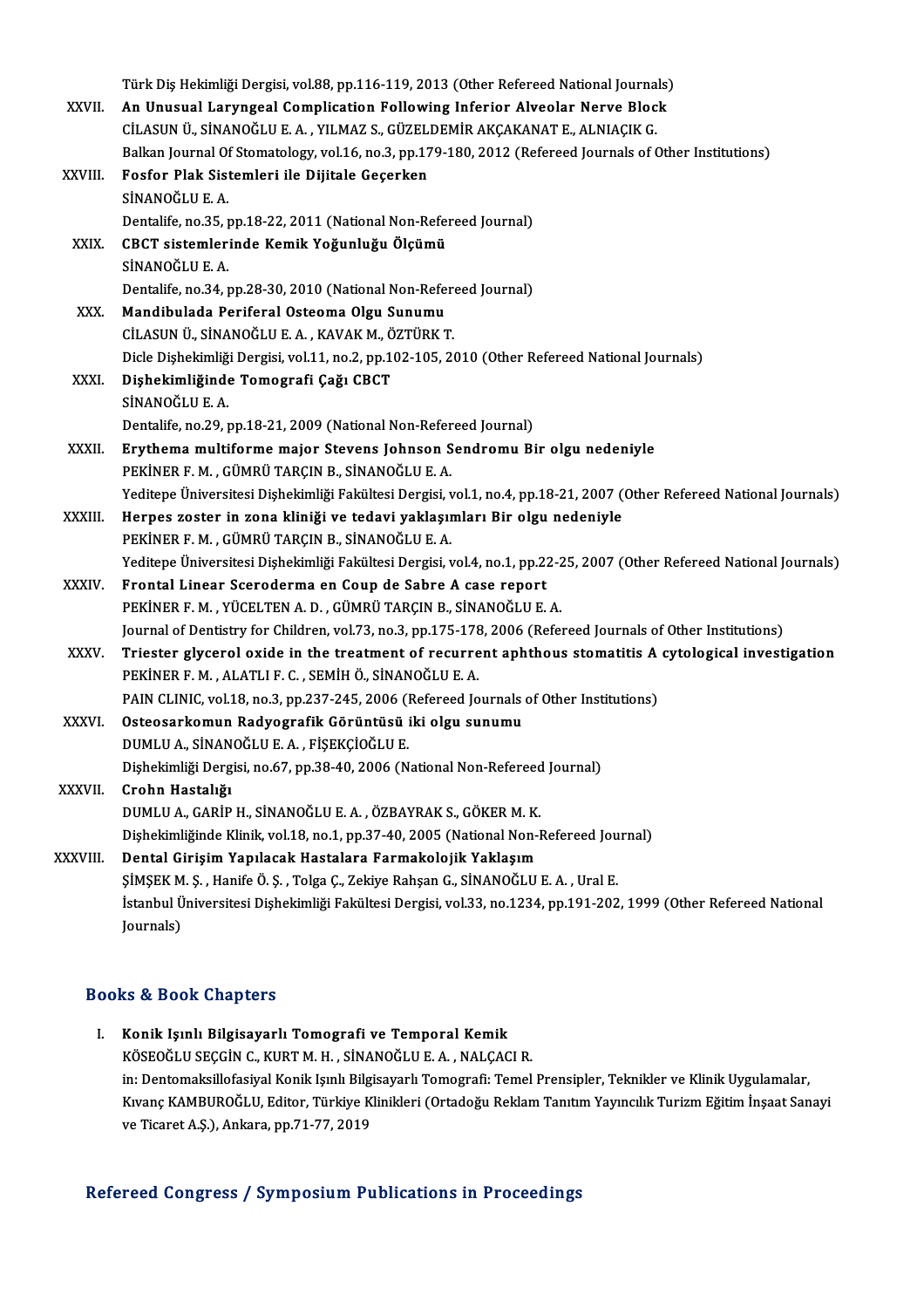| I.    | Nifedipine Bağlı Gingival Hiperplazinin Diod Lazer ile CerrahiTedavisi: Vaka Raporu                             |
|-------|-----------------------------------------------------------------------------------------------------------------|
|       | AKIN D., COŞKUNSES F. M., SİNANOĞLU E. A.                                                                       |
|       | TDB 25. Uluslararası Dişhekimliği Kongresi, 4 - 07 September 2019                                               |
| II.   | Traumatic Neuroma of The Mandible: A Case Report                                                                |
|       | COȘKUNSES F. M., HOȘGÖR H., ALTINDIȘ S., TOKUÇ B., SINANOĞLU E. A.                                              |
|       | TAOMS 2019 26th International Scientific Congress, Cyprus (Kktc), 28 April - 02 May 2019                        |
| III.  | Oral mukoza biyopsilerinin retrospektif olarak incelenmesi                                                      |
|       | YURDABAKAN Z. Z., SİNANOĞLU E. A., OKUMUŞ Ö., ORHAN K.                                                          |
|       | 3. Uluslararası Oral Diagnoz ve Maksillofasiyal Radyoloji Derneği Kongresi, Turkey, 25 - 28 April 2018, vol.6,  |
|       | pp 415-419                                                                                                      |
| IV.   | Tumor Markers and Their Role in the Diagnosis of Oral Cancer                                                    |
|       | SİNANOĞLU E.A.                                                                                                  |
|       | Symposium on Integration of Basic Sciences into Clinical Dentistry, 14 - 15 December 2018                       |
| V.    | Assesment of Foramen Magnum and Its Surrounding Structures in Different Malocclusion Types                      |
|       | SİNANOĞLU E. A., ORHAN K., BAYRAK S., Kurşun Çakmak Ş., ATAKAN C., ÖZTAŞ B.                                     |
|       | European Congress of Dentomaxillofacial Radiology, 13 - 16 June 2018                                            |
| VI.   | Multiple Myeloma with primary manifestation in the mandible: A case report                                      |
|       | SİNANOĞLU E. A., SEKİ U., ORHAN K., EKEMEN A., KURT M. H.                                                       |
|       | European Congress of Dentomaxillofacial Radiology, Switzerland, 13 - 16 June 2018                               |
| VII.  | Rehabilitation of Amelogenesis Imperfecta: Report of four-year follow-up                                        |
|       | SİNANOĞLU E.A., TEKÇE N.                                                                                        |
|       | 9th Dental Facial Cosmetic Int'l Conference. 03-04 Nov 2017, Dubai., 3 - 04 November 2017                       |
| VIII. | The radiological demonstration of 7 year developmental stages of osseous dysplasia lesion: A case               |
|       | report                                                                                                          |
|       | HOŞGÖR H., COŞKUNSES F. M., SİNANOĞLU E. A., MÜEZZİNOĞLU B., SOLUK TEKKEŞİN M.                                  |
|       | Turkish Association of Oral and Maxillofacial Surgery, 24th International Scientific Congress, 23 - 27 May 2017 |
| IX.   | Evaluation of Periapical Health of Endodontically Trated Posterior Teeth According To The Tooth                 |
|       | Type In A Turkish Subpopulation                                                                                 |
|       | AYDEMİR S. SİNANOĞLU E. A. , YİĞİT D., Gür İlgen C., BAYDEMİR C.                                                |
|       | Uluslararası 7. Endodonti Sempozyumu, Girne, Cyprus (Kktc), 11 - 14 May 2017                                    |
| X.    | BELİRLİ BİR GRUP TÜRK POPÜLASYONUNDA ENDODONTİK OLARAK TEDAVİ EDİLMİŞ POSTERİOR                                 |
|       | DİŞLERİN PERİAPİKAL SAĞLIKLARININ DİŞ TİPİNE BAĞLI OLARAK İNCELENMESİ                                           |
|       | AYDEMİR S., SİNANOĞLU E. A., YİĞİT D., GÜR C., BAYDEMİR C.                                                      |
|       | 7. ULUSLARARASI ENDODONTİ SEMPOZYUMU, 11 - 14 May 2017                                                          |
| XI.   | Belirli bir grup Türk populasyonunda endodontik olarak tedavi edilmiş posterior dişlerin periapikal             |
|       | sağlıklarının diş tipine bağlı olarak incelenmesi                                                               |
|       | AYDEMİR S., SİNANOĞLU E. A., YİĞİT D., GÜR C., BAYDEMİR C.                                                      |
|       | Uluslararası 7. Endodonti Sempozyumu, 11 - 14 May 2017                                                          |
| XII.  | Dijital Diş Hekimliğinde Dental Volumetrik Tomografinin Yeri                                                    |
|       | SİNANOĞLU E.A., BORAHAN M.O.                                                                                    |
|       | 1. Diş Hekimliğinde İnovatif Yaklaşımlar Kongresi, İstanbul, Turkey, 27 April 2017                              |
| XIII. | Influence of FOV and voxel sizes for the evaluation of mallerar ligaments using CBCT                            |
|       | GÖRÜRGÖZ C., ORHAN K., SİNANOĞLU E. A., AVSEVER İ. H.                                                           |
|       | The 21st International Congress of Dental and Maxillo-Facial Radiology, 26 - 29 April 2017                      |
| XIV.  | 3 Boyutlu Görüntüleme                                                                                           |
|       | SİNANOĞLU E.A., BORAHAN M.O.                                                                                    |
|       | Türk Dişhekimleri Birliği 22. Uluslararası Dişhekimliği Kongresi, 19 - 21 May 2016                              |
| XV.   | Adli Yaş Tahmininde Üçüncü Molar Diş Ve Sfenooksipital Sinkondrozun Radyolojik Değerlendirmesi                  |
|       | Bir Multipl Regresyon Analizi Çalişması                                                                         |
|       | DEMİRTÜRK KOCASARAÇ H., SİNANOĞLU E. A., noujeim m., YİĞİT D., BAYDEMİR C.                                      |
|       | Antropoloji Radyoloji ve Anatomi Kongresi, Turkey, 12 - 13 November 2015                                        |
|       |                                                                                                                 |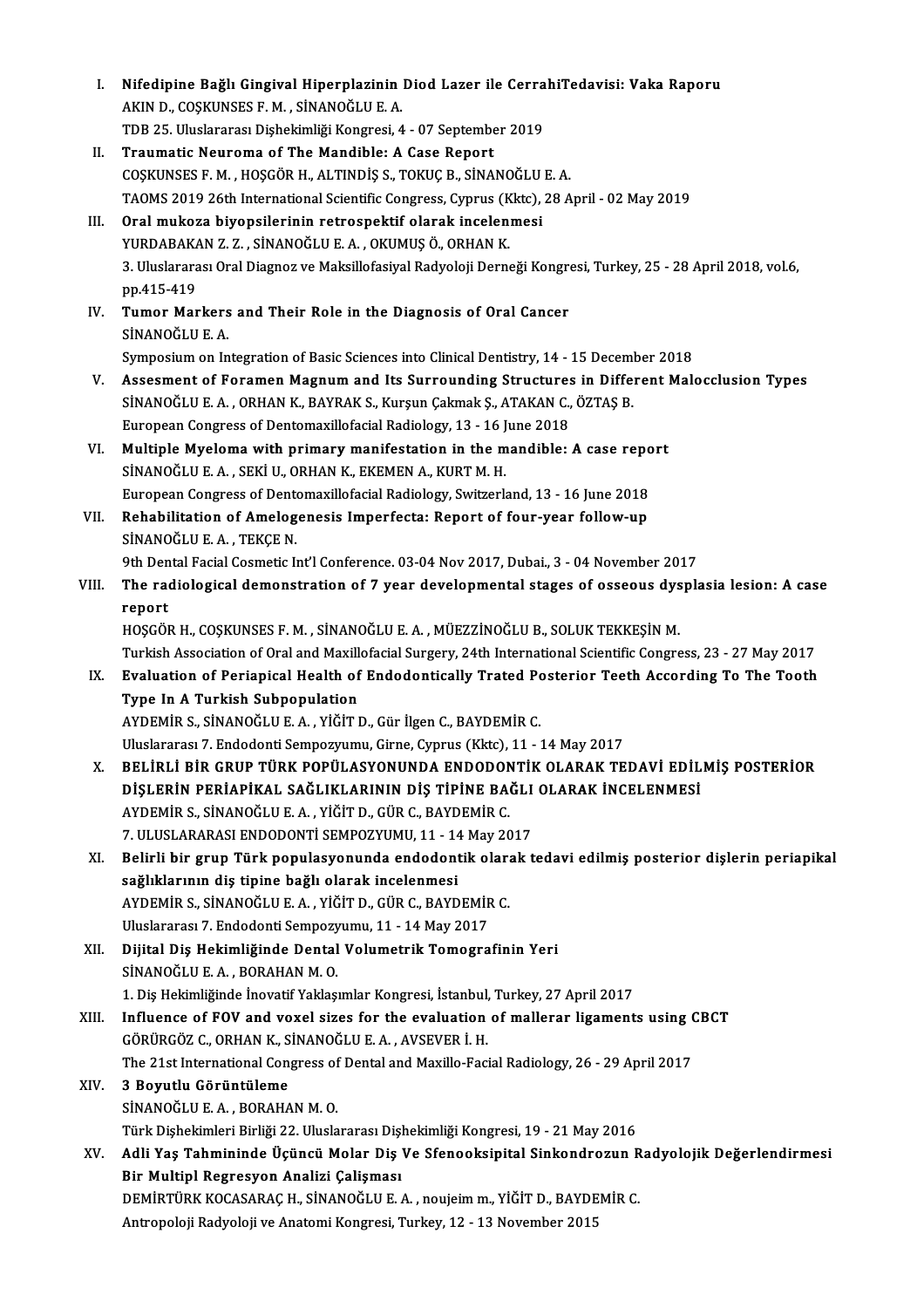| XVI.    | Analysis of root canal morphology and symmetry of mandibular anterior teeth using cone beam<br>computed tomography A retrospective study   |
|---------|--------------------------------------------------------------------------------------------------------------------------------------------|
|         | YİĞİT D., CORA S., SİNANOĞLU E. A., GÜR C.                                                                                                 |
|         | ESE 17. Biennial Congress, Spain, 16 - 19 September 2015                                                                                   |
| XVII.   | MANAGEMENT OF PARAFORMALDEHYDE ROOT CANAL CEMENT IN THE INFERIOR ALVEOLAR NERVE                                                            |
|         | <b>CANAL WITH ASSOCIATED INFECTION</b>                                                                                                     |
|         | COŞKUNSES F. M., SİNANOĞLU E. A., YİĞİT D., ABBOTT P. V.                                                                                   |
|         | European Society of Endodontology Congress, BARSELONA, Spain, 16 - 19 September 2015                                                       |
|         | Retrospective evaluation of optic canal and surrounding structures using CBCT                                                              |
| XVIII.  | SİNANOĞLU E. A., ORHAN K., ŞEBNEM K., İNCEOĞLU B., ÖZTAŞ B.                                                                                |
|         | 20th International Congress of Dento-Maxillo-Facial Radiology, Santiago, Chile, 26 - 29 August 2015                                        |
| XIX.    | Esthetic and functional rehabilitation of amelogenesis imperfecta with direct composite restorations                                       |
|         | report of four cases                                                                                                                       |
|         | TEKÇE N., KAÇAR G., DEMİRCİ M., TUNCER S., SİNANOĞLU E. A., ÖZEL H. E.                                                                     |
|         | 20 th Congress of the Balkan Stomatological Society, Romania, 23 - 26 April 2015                                                           |
|         |                                                                                                                                            |
| XX.     | Radyolojik Muayenede Tesadüfi Tespit Edilen Rinolit Olguları<br>SİNANOĞLU E. A., DEMİRTÜRK KOCASARAÇ H., MUTLU A.                          |
|         | Oral Diagnoz ve Maksillofasiyal Radyoloji Derneği 6. Ulusal sempozyumu ve 1.Uluslararası Katılımlı Kongresi, İzmir,                        |
|         |                                                                                                                                            |
| XXI.    | Turkey, 17 - 19 April 2015, pp 169-170                                                                                                     |
|         | Basit Kemik Kistinin Konik Işınlı Bilgisayarlı Tomografi Bulguları<br>SİNANOĞLU E. A., COŞKUNSES F. M., KAN B., CİLASUN Ü., ÇELİK TOPÇU P. |
|         | Oral Diagnoz ve Maksillofasiyal Radyoloji Derneği 6. Ulusal sempozyumu ve 1.Uluslararası Katılımlı Kongresi, İzmir,                        |
|         | Turkey, 17 - 19 April 2015, pp 170-171                                                                                                     |
| XXII.   | Gömülü Maksiller Kanin Dişlerinin Retrospektif Analizi                                                                                     |
|         | SİNANOĞLU E. A., COŞKUNSES F. M., KAN B., CİLASUN Ü., ÇELİK TOPÇU P.                                                                       |
|         | Oral Diagnoz ve Maksillofasiyal Radyoloji Derneği 6. Ulusal Sempozyumu ve 1. Uluslararası Katılımlı Kongresi,                              |
|         | Turkey, 17 - 19 April 2015                                                                                                                 |
| XXIII.  | Alendronat İlişkili Oral Liken Planus Olgu Sunumu                                                                                          |
|         | SİNANOĞLU E. A.                                                                                                                            |
|         | Oral Diagnoz ve Maksillofasiyal Radyoloji Derneği 6. Ulusal sempozyumu ve 1.Uluslararası Katılımlı Kongresi, İzmir,                        |
|         | Turkey, 17 - 19 April 2015, pp 166-167                                                                                                     |
| XXIV.   | Cone Beam Computed Tomography vs Conventional Diagnostic Methods for Occlusal Caries                                                       |
|         | Detection                                                                                                                                  |
|         | ÖZTÜRK E., SİNANOĞLU E. A.                                                                                                                 |
|         | 93rd General Session & Exhibition of the IADR, BOSTON, United States Of America, 11 - 14 March 2015, pp.100                                |
| XXV.    | İki Köklü Maksiller Santral ve Lateral Dişin Multidispliner Tedavisi Vaka Sunumu                                                           |
|         | ELBAY M., KAYA E., ŞERMET ELBAY Ü., SARIDAĞ S., SİNANOĞLU E. A.                                                                            |
|         | 21. Türk Pedodonti Derneği Kongresi, Turkey, 13 November 2014                                                                              |
| XXVI.   | Bir Olgu Nedeniyle Cherubism                                                                                                               |
|         | KAYA C., ELBAY M., ŞERMET ELBAY Ü., SİNANOĞLU E. A.                                                                                        |
|         | 21. Türk Pedodonti Derneği Kongresi, Turkey, 13 - 15 November 2014                                                                         |
| XXVII.  | İki Köklü Maksiller Santral ve Lateral Dişin Multidisipliner Tedavisi Vaka Sunumu                                                          |
|         | ELBAY M., KAYA E., ŞERMET ELBAY Ü., SARIDAĞ S., SİNANOĞLU E. A.                                                                            |
|         | 21. Türk Pedodonti Derneği Kongresi, Turkey, 13 - 15 November 2014                                                                         |
| XXVIII. | Cone Beam Computed Tomography Findings of Zoledronic Acid and Teriparatide Administration                                                  |
|         | ERSAN N., SİNANOĞLU E. A., İLGÜY D.                                                                                                        |
|         | ACBID-BAOM joint Congress in conjuction with 4th conference of BAMFS, İstanbul, Turkey, 5 - 08 November 2014,                              |
|         | pp.57                                                                                                                                      |
| XXIX.   | Evaluation of the reliability of orthodontic digital modeling using cone beam computed tomography                                          |
|         | A pilot study                                                                                                                              |
|         | ŞAKAR T., ORHAN K., SİNANOĞLU E. A., TOSUN Ö., ÖZ U.                                                                                       |
|         |                                                                                                                                            |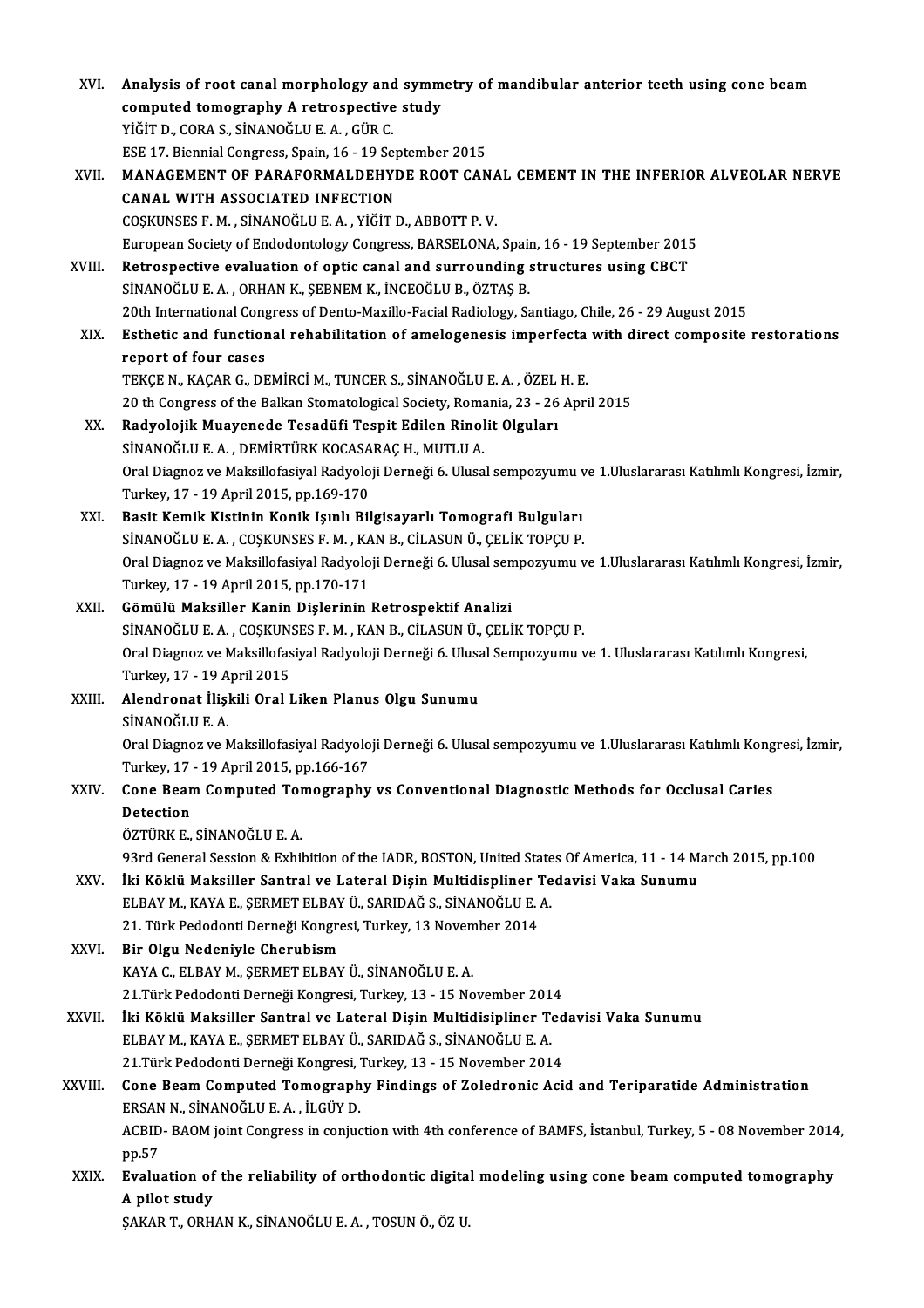|               | Turkish Orthodontics Society 14. International Congress, Ankara, Turkey, 25 - 29 October 2014, pp.165                            |
|---------------|----------------------------------------------------------------------------------------------------------------------------------|
| XXX.          | CBCT Findings of the Florid Osseous Dysplasia of the Mandible                                                                    |
|               | COȘKUNSES F. M., SİNANOĞLU E. A., YİĞİT D., YAPRAK B., MÜEZZİNOĞLU B.                                                            |
|               | 27th Congress and Refresher Course of the European Society of Head and Neck Radiology, France, 25 - 27                           |
|               | September 2014                                                                                                                   |
| XXXI.         | Nasal Septal Cyst Revealed by CBCT                                                                                               |
|               | SİNANOĞLU E. A., SAÇAK B., TÜRKÖZ H. K.                                                                                          |
|               | European Society of Head and Neck Radiology (ESHNR) 27th Congress and Refresher Course, MARSİLYA, France,                        |
|               | 25 - 27 September 2014, pp 92                                                                                                    |
| XXXII.        | Oral Leukoplakia and Oral Lichen Planus a Case Report                                                                            |
|               | SİNANOĞLU E. A., COŞKUNSES F. M., OLGAÇ N. V., SOLUK TEKKEŞİN M.                                                                 |
|               | 12th Biennial Congress of the EuropeanAssociation of Oral Medicine, 11 - 14 September 2014                                       |
| XXXIII.       | Erosive Lichen Planus of the Edentulous a Case Report                                                                            |
|               | SİNANOĞLU E. A., CİLASUN Ü., KAN B., COŞKUNSES F. M.                                                                             |
|               | 12th Biennial Congress of the EuropeanAssociation of Oral Medicine, Turkey, 11 - 14 September 2014                               |
| <b>XXXIV</b>  | Peripheral ameloblastoma of the mandible a case report                                                                           |
|               | KAN B., ÇELİK TOPÇU P., YAPRAK B., SİNANOĞLU E. A., CİLASUN Ü.                                                                   |
|               | 12th Biennial Congress of European Association of Oral Medicine, Oral Diseases, Antalya, Turkey, 11 - 14                         |
|               | September 2014, vol.20, pp.31                                                                                                    |
| XXXV.         | Cone Beam Computed Tomography Findings of Biphosphonate Induced Osteonecrosis of Jaws                                            |
|               | SİNANOĞLU E. A., COŞKUNSES F. M.                                                                                                 |
|               | 14th European Congress of Dentomaxillofacial Radiology, 25 - 28 June 2014                                                        |
| XXXVI.        | Cone Beam Computed Tomography Findings of Bisphosphonate Induced Osteonecrosis of Jaws                                           |
|               | SINANOĞLU E.A., COŞKUNSES F.M.                                                                                                   |
|               | The 14th Congress of the European Academy of Dento-maxillofacial Radiology, Cluj, Romania, 25 - 28 June 2014,                    |
| <b>XXXVII</b> | pp 138<br>Use of CBCT in diagnosis of intrusive luxation                                                                         |
|               | SİNANOĞLU E. A., YİĞİT D., KOÇAK BÜYÜKDERE A.                                                                                    |
|               | 18 th World Congress on Dental Traumatology, İstanbul, Turkey, 19 - 21 June 2014                                                 |
| XXXVIII.      | CHARACTERISTICS OF GIANT GELL GRANULOMALESIONS IN KOCAELI INVESTIGATION OF 30CASES                                               |
|               | SİNANOĞLU E. A., KAN B., COŞKUNSES F. M., CİLASUN Ü., YAPRAK E.                                                                  |
|               | 17th International Congress on Oral Pathology and Medicine, Turkey, 25 - 30 May 2014                                             |
| <b>XXXIX</b>  | Surgical Management of Odontogenic Myxoma A Case Report                                                                          |
|               | COȘKUNSES F. M., SİNANOĞLU E. A., KAN B., ÇELİK TOPÇU P., CİLASUN Ü.                                                             |
|               | 8th AÇBİD International Oral & Maxillofacial Surgery Society Congress, Antalya, Turkey, 29 - 31 May 2014, pp.135                 |
| XL.           | Bilateral ossifying fibromas of the mandible A case report                                                                       |
|               | COȘKUNSES F. M., SİNANOĞLU E. A., KAN B., ÇELİK TOPÇU P., CİLASUN Ü.                                                             |
|               | 8th AÇBİD International Oral & Maxillofacial Surgery Society Congress, Antalya, Turkey, 29 - 31 May 2014                         |
| XLI.          | Diagnosis and treatment of a central giant cell granuloma involvement in mandible a case report                                  |
|               | KAN B., SİNANOĞLU E. A., ÇELİK TOPÇU P., COŞKUNSES F. M., CİLASUN Ü.                                                             |
|               | 21st International TAOMS Congress, Muğla, Turkey, 18 - 22 May 2014, pp.79                                                        |
| XLII.         | Supernumerary tooth in the nasal cavity clinical and radiological findings                                                       |
|               | KAN B., SİNANOĞLU E. A., ÇELİK TOPÇU P., COŞKUNSES F. M., CİLASUN Ü.                                                             |
|               | 21st International TAOMS Congress, Muğla, Turkey, 18 - 22 May 2014, pp.80                                                        |
| XLIII.        | Treatment and diagnosis of the pleomorphic adenoma with complete premaxillary segment                                            |
|               | involvement a case report                                                                                                        |
|               | KAN B., SİNANOĞLU E. A., ÇELİK TOPÇU P., COŞKUNSES F. M., CİLASUN Ü.                                                             |
|               | 21st International TAOMS Congress, Muğla, Turkey, 18 - 22 May 2014, pp.79                                                        |
| XLIV.         | Cone beam Computed Tomography Evalaution and Treatment Of Mandibular First Premolar With<br><b>Unusual Root Canal Morphology</b> |
|               | SİNANOĞLU E.A., YİĞİT D.                                                                                                         |
|               |                                                                                                                                  |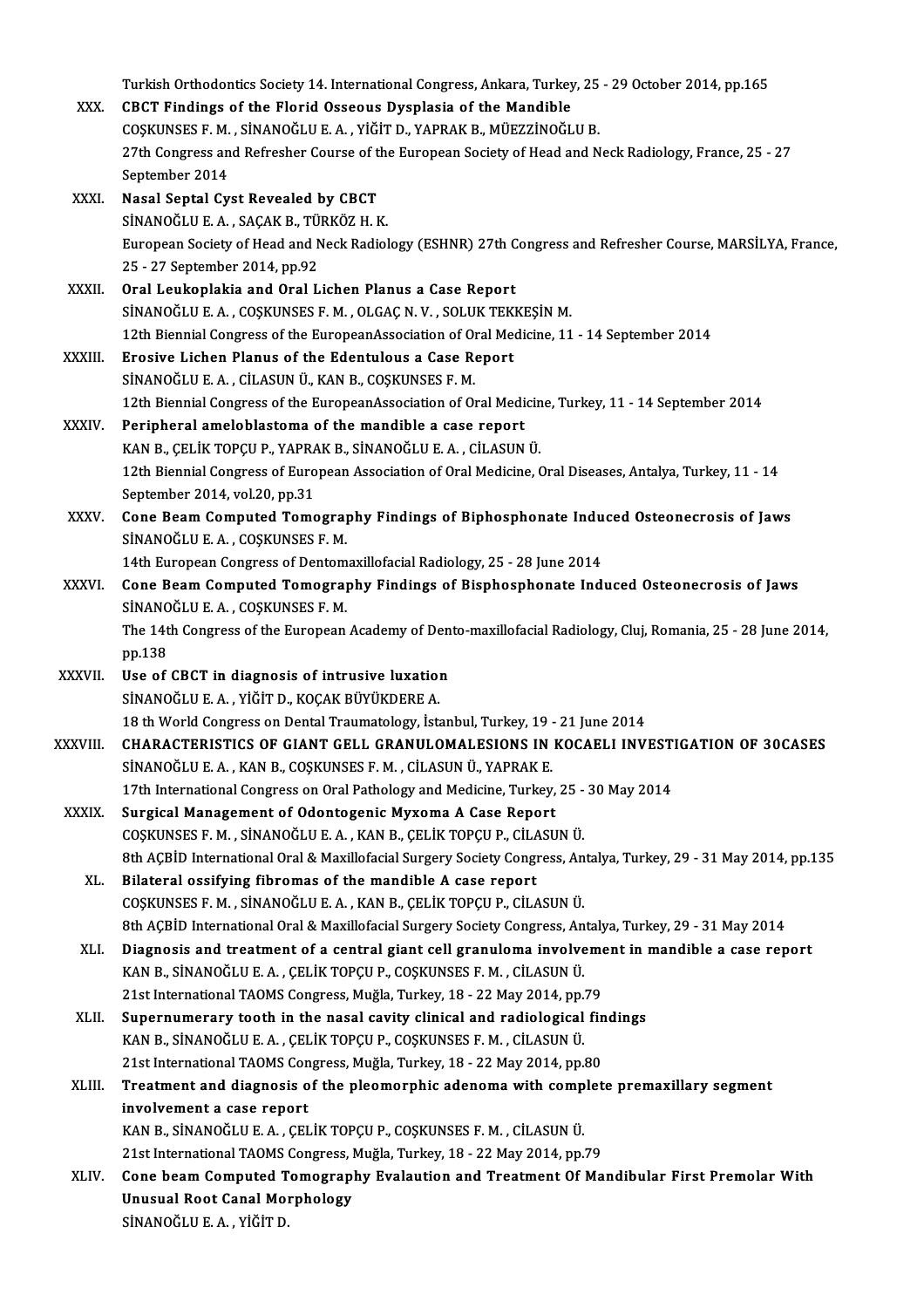12 th International Congress of the Turkish Endodontic Society, İstanbul, Turkey, 15 - 17 May 2014<br>Assessment of pE2 and bel 2 protein expressions in oral lishen planus and eral squame

|         | 12 th International Congress of the Turkish Endodontic Society, İstanbul, Turkey, 15 - 17 May 2014                                                                             |
|---------|--------------------------------------------------------------------------------------------------------------------------------------------------------------------------------|
| XLV.    | Assessment of p53 and bcl 2 protein expressions in oral lichen planus and oral squamous cell                                                                                   |
|         | carcinoma                                                                                                                                                                      |
|         | SOLUK TEKKEŞİN M., SİNANOĞLU E. A., AKSAKALLI F. N.                                                                                                                            |
|         | 17th International Congress on Oral Pathology and Medicine, Oral Surgery, Oral Medicine, Oral Pathology and Oral                                                               |
|         | Radiology, Antalya, Turkey, 15 - 17 May 2014, vol.119, pp.191                                                                                                                  |
| XLVI.   | Farklı Bir Kök Kanal Morfolojisine Sahip Mandibular Birinci Premolar Dişin Konik Işınlı Bilgisayarlı                                                                           |
|         | Tomografi İle Değerlendirilmesi Ve Tedavi Yaklaşımı                                                                                                                            |
|         | SİNANOĞLU E.A., YİĞİT D.                                                                                                                                                       |
|         | Türk Endodonti Derneği 12. Uluslararası Kongresi, İstanbul, Turkey, 15 - 17 May 2014, pp.144-146                                                                               |
| XLVII.  | Angiogenesis of oral lichen planus An Immunohistochemical study                                                                                                                |
|         | SİNANOĞLU E. A., SOLUK TEKKEŞİN M., AKSAKALLI F. N., OLGAÇ N. V.                                                                                                               |
|         | 17th International Congress on Oral Pathology and Medicine, Oral Surgery, Oral Medicine, Oral Pathology and Oral                                                               |
|         | Radiology, Antalya, Turkey, 15 - 17 May 2014, vol.119, pp.168-169                                                                                                              |
| XLVIII. | Oral leukoplakia revisited Retrospective analysis of 176 cases                                                                                                                 |
|         | SİNANOĞLU E. A., SOLUK TEKKEŞİN M., AKSAKALLI F. N., OLGAÇ N. V.                                                                                                               |
|         | 17th International Congress on Oral Pathology and Medicine, Oral Surgery, Oral Medicine, Oral Pathology and Oral                                                               |
|         | Radiology, Antalya, Turkey, 15 - 17 May 2014, vol 119, pp 178                                                                                                                  |
| XLIX.   | Üç kanallı bir alt küçük azının konik ışınlı bilgisayarlı tomografi çekimi kullanılarak endodontik                                                                             |
|         | tedavisinin gerçekleştirilmesi Olgu sunumu                                                                                                                                     |
|         | SİNANOĞLU E.A., YİĞİT D.                                                                                                                                                       |
|         | Türk Endodonti Derneği 12. Uluslararası Kongresi, İstanbul, Turkey, 15 - 17 May 2014, pp.208-209                                                                               |
| L.      | Sigaranın diştaşında toksik ağır metal birikimine etkisi<br>YAPRAK E., YOLCUBAL İ., DEMİRAY DOĞRUL A., SİNANOĞLU E. A., GÜZELDEMİR AKÇAKANAT E., KARAKAYA M.                   |
|         |                                                                                                                                                                                |
|         | Türk Periodontoloji Derneği 44. Bilimsel Kongresi, İstanbul, Turkey, 9 - 10 May 2014<br>Retreatment of a maxillary lateral incisor with two separate root canals A case report |
| LI.     | AYDEMİR S., YİĞİT D., SİNANOĞLU E. A., ÖZEL H. E.                                                                                                                              |
|         | 19 th congress of the Balkan Stomatological Society BASS, Belgrade, Serbia And Montenegro, 24 - 27 April 2014                                                                  |
| LII.    | Retreatment of a maxillary lateral incisor with two seperate root canals A case report                                                                                         |
|         | AYDEMİR S., YİĞİT D., SİNANOĞLU E. A. , ÖZEL H. E.                                                                                                                             |
|         | 19th Congress of the Balkan Stomatological Society, Belgrade, Serbia, 24 - 27 April 2014, pp.221                                                                               |
| LIII.   | Prekanseröz Lezyonlar                                                                                                                                                          |
|         | SİNANOĞLU E.A.                                                                                                                                                                 |
|         | Türk Dişhekimleri Birliği, 8.Ulusal Öğrenci Kongresi, Kocaeli, Turkey, 22 - 23 March 2014                                                                                      |
| LIV.    | İatrojenik Kök Perforasyonunun cerrahi tamirinde MTA kullanımı Olgu Raporu                                                                                                     |
|         | YILMAZ S., SİNANOĞLU E. A., TAK Ö., YİĞİT D.                                                                                                                                   |
|         | Dental İstanbul Kongresi, İstanbul, Turkey, 7 - 08 December 2013                                                                                                               |
| LV.     | Çenelerde bifosfanatlarla ilişkili nekrozlar                                                                                                                                   |
|         | OLGAÇ N.V., SOLUK TEKKEŞİN M., ÇANKAYA A.B., ERDEM M.A., SİNANOĞLU E.A.                                                                                                        |
|         | İstanbul Üniversitesi Diş Hekimliği Fakültesi 6. Uluslararası Bilimsel Kongresi, İstanbul, Turkey, 22 - 24 November                                                            |
|         | 2013, pp.47                                                                                                                                                                    |
| LVI.    | Garre Osteomyeliti Bir Olgu sunumu                                                                                                                                             |
|         | ŞERMET ELBAY Ü., KAN B., SİNANOĞLU E. A.                                                                                                                                       |
|         | Türk Pedodonti Derneği 20. Bilimsel Toplantısı, Kayseri, Turkey, 7 - 10 November 2013, pp.71                                                                                   |
| LVII.   | Third Molar Agenesis and Dentofacial Morphology                                                                                                                                |
|         | ALTAN A. B., SİNANOĞLU E. A., ÜÇDEMİR E., SANDALCI S., KARAMAN A. İ.                                                                                                           |
|         | Turkish Orthodontics Society 13. International Congress, İstanbul, Turkey, 3 - 05 November 2013, pp.116                                                                        |
| LVIII.  | CBCT findings of an incidentally revealed rinolith                                                                                                                             |
|         | SİNANOĞLU E. A., KAN B., İLA K., YILDIZ D. K.                                                                                                                                  |
|         | European Society of Head and Neck Radiology (ESHNR) 26th Congress and Refresher Course, İzmir, Turkey, 3 - 05                                                                  |
|         | October 2013, pp.80                                                                                                                                                            |
|         |                                                                                                                                                                                |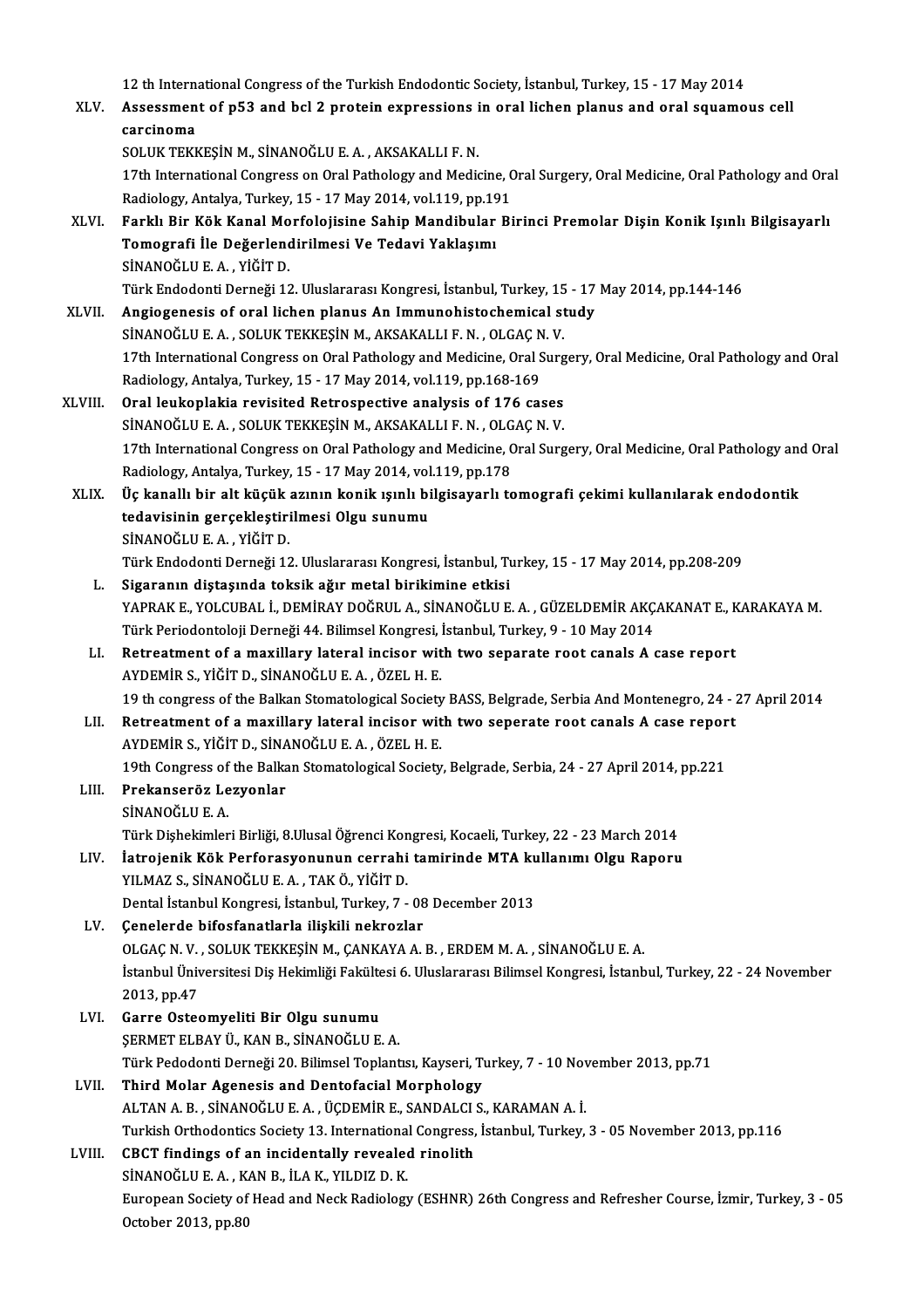| LIX.         | Periapical Health of Endodontically Treated Teeth in a Turkish Sub population<br>AYDEMIR S., YİĞİT D., SİNANOĞLU E. A.                                                  |
|--------------|-------------------------------------------------------------------------------------------------------------------------------------------------------------------------|
|              | 16. European Society of Endodontology Biennial Congress, September 2013, Portugal, 12 - 14 September 2013                                                               |
| LX.          | The radiographic features of C shaped canal system in mandibular second molars<br>SİNANOĞLU E.A., YİĞİT D.                                                              |
|              | FDI Annual World Dental Congress, İstanbul, Turkey, 28 - 31 August 2013, vol.63, pp.99-197                                                                              |
| LXI.         | Unusual Superposition of Stafne Bone Cavity on the Inferior Alveolar Nerve<br>SİNANOĞLU E. A., COŞKUNSES F. M.                                                          |
|              | 7th International Congress of Oral and Maxillofacial Surgeons Society, Turkey, 29 May - 02 June 2013                                                                    |
| LXII.        | Maxillary Tuberosity Fracture During Upper First Premolar Extraction An Uncommon Complication<br>CİLASUN Ü., KAN B., SİNANOĞLU E. A.                                    |
|              | 7th AÇBİD International Oral & Maxillofacial Surgery Society Congress, Antalya, Turkey, 29 May - 02 June 2013,<br>pp 135                                                |
| LXIII.       | Untreated mass in hard palate for 10 years Pleomorphic Adenoma<br>SİNANOĞLU E.A., COŞKUNSES F.M.                                                                        |
|              | 7th AÇBİD International Oral & Maxillofacial Surgery Society Congress, Antalya, Turkey, 29 May - 02 June 2013,<br>pp 135                                                |
| LXIV.        | An unusually impacted mandibular third molar associated with dentigerous cyst a case report<br>KAN B., SİNANOĞLU E. A., CİLASUN Ü.                                      |
|              | 20th International TAOMS Congress, Antalya, Turkey, 19 - 23 May 2013, pp.51                                                                                             |
| LXV.         | Diagnosis and treatment of a reperative giant cell granuloma a case report<br>KAN B., SİNANOĞLU E. A., CİLASUN Ü.                                                       |
|              | 20th International TAOMS Congress, Antalya, Turkey, 19 - 23 May 2013, pp.53                                                                                             |
| LXVI.        | Bir Florid Semento Osseöz Displazi Olgusunun Konik Işınlı Bilgisayarlı Tomografi Bulguları<br>SINANOĞLU E A , OLGAÇ N V                                                 |
|              | Oral Diagnoz ve Maksillofasiyal Radyoloji Derneği V. Bilimsel Sempozyumu, Erzurum, Turkey, 25 - 28 April 2013,<br>pp 54                                                 |
| LXVII.       | Oral findings and rehabilitation of a patient with Chrurg-Strauss syndrome<br>YAPRAK E., SİNANOĞLU E. A. . DEĞİRMENCİ K., SARIDAĞ S.                                    |
|              | 18th Congress of the Balkan Stomatological Society, ÜSKÜP, Macedonia, 25 - 28 April 2013                                                                                |
| LXVIII.      | Proliferatif Verrüköz Lökoplaki Olgu Raporu<br>SİNANOĞLU E.A., OLGAÇ N.V.                                                                                               |
|              | Oral Diagnoz ve Maksillofasiyal Radyoloji Derneği V. Bilimsel Sempozyumu, Erzurum, Turkey, 25 - 28 April 2013,<br>pp.55                                                 |
| LXIX.        | Oral Findings and Rehabilitation of a Patient with Churg Strauss Sydrome<br>YAPRAK E., SİNANOĞLU E. A., DEĞİRMENCİ K., SARIDAĞ S.                                       |
|              | 18th Congress of the Balkan Stomatological Society, ÜSKÜP, Macedonia, 25 - 28 April 2013                                                                                |
| LXX.         | Difenilhidantoin Kullanımına Bağlı Gelişen Dişeti Hiperplazisi Olgu sunumu<br>SINANOĞLU E.A., OLGAÇ N.V.                                                                |
|              | Oral Diagnoz ve Maksillofasiyal Radyoloji Derneği V. Bilimsel Sempozyumu, Erzurum, Turkey, 25 - 28 April 2013,<br>pp.56                                                 |
| <b>LXXI</b>  | CBCT Evaluation of C shaped Root Canal Systems in Turkish Sub population<br>YİĞİT D., SİNANOĞLU E. A.                                                                   |
|              | 91 st General Session & Exhibition of the IADR, seattle, United States Of America, 20 - 23 March 2013, vol.92                                                           |
| <b>LXXII</b> | Akut perikoronit gelişimi ile tetiklenen akut nekrotizan ülseratif gingivitis: Bir olgu nedeni ile<br>GÜZELDEMİR AKÇAKANAT E., SİNANOĞLU E. A., YAPRAK E.               |
|              | Türk Periodontoloji Derneği 42. Bilimsel Kongresi, Ankara, Turkey, 8 - 10 November 2012                                                                                 |
| LXXIII.      | Amelogenezis İmperfektanın Estetik ve Fonksiyonel Rehabilitasyonu<br>GÜZELDEMİR AKÇAKANAT E., SİNANOĞLU E. A., YAPRAK E.                                                |
|              | Yakın Doğu Üniversitesi, Diş Hekimliği Fakültesi XVII. Diş Hastalıkları Ve Tedavisi Anabilim Dalları Toplantısı, Girne,<br>Cyprus (Kktc), 27 - 30 September 2012, pp.33 |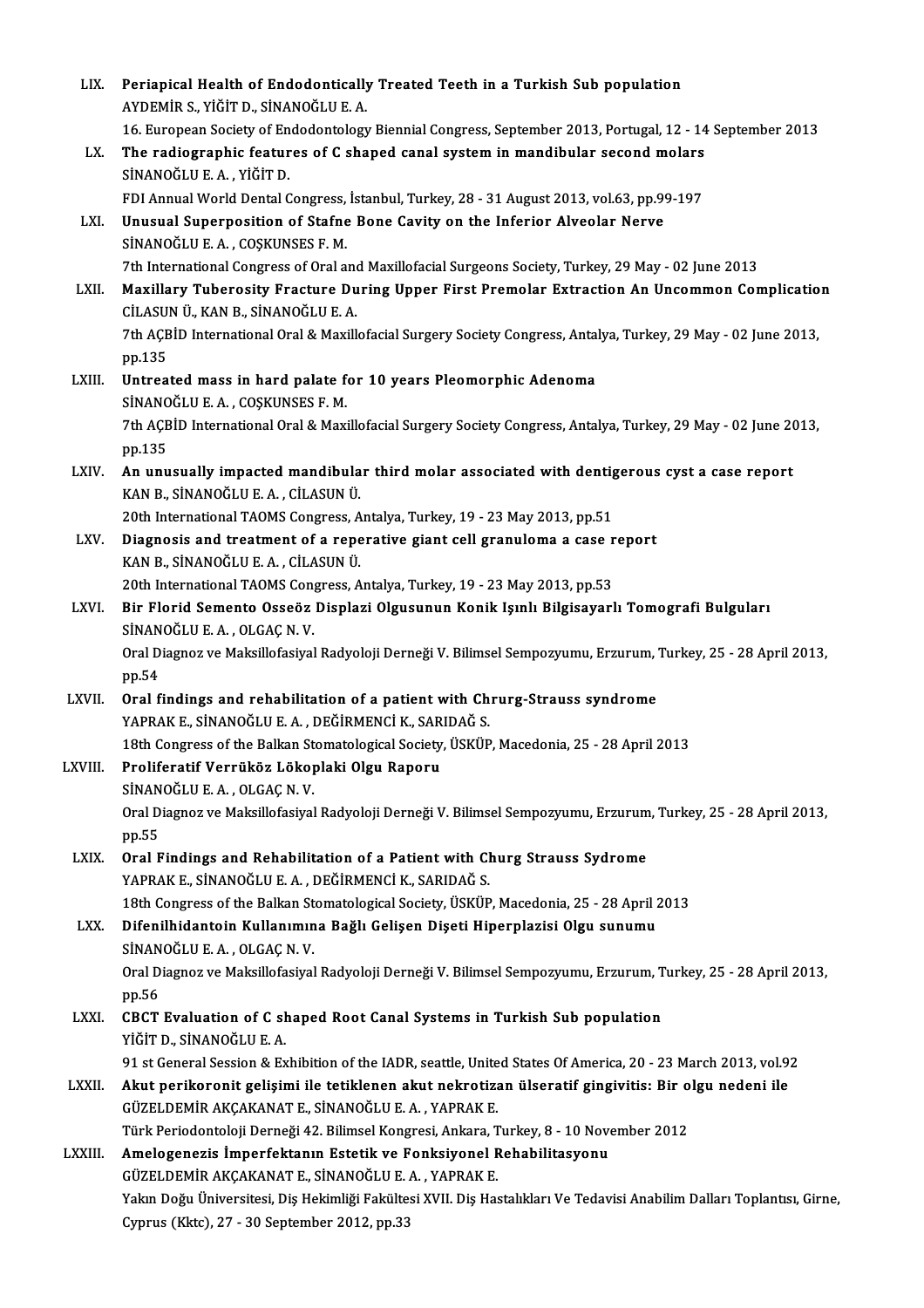| <b>LXXIV</b>   | Zararlı Alışkanlıklar Sonucu Oluşmuş Sert Doku Kayıplarının Rehabilitasyonu                                                                                                       |
|----------------|-----------------------------------------------------------------------------------------------------------------------------------------------------------------------------------|
|                | GÜZELDEMİR AKÇAKANAT E., SİNANOĞLU E. A., YAPRAK E.                                                                                                                               |
|                | Yakın Doğu Üniversitesi, Diş Hekimliği Fakültesi XVII. Diş Hastalıkları Ve Tedavisi Anabilim Dalları Toplantısı, Girne,                                                           |
|                | Cyprus (Kktc), 27 - 30 September 2012, pp.13                                                                                                                                      |
| <b>LXXV.</b>   | CBCT Findings Of Maxillary Follicular Ameloblastoma A Case Report                                                                                                                 |
|                | SİNANOĞLU E. A., CİLASUN Ü., ÇORAK S., ÖZER D.                                                                                                                                    |
|                | 6th AÇBİD International Oral & Maxillofacial Surgery Society Congress, Antalya, Turkey, 30 May - 03 June 2012,                                                                    |
|                | pp.199                                                                                                                                                                            |
| <b>LXXVI</b>   | An Unusally Positioned Mandibular Third Molar A Case Report With CBCT Findings                                                                                                    |
|                | SİNANOĞLU E.A., CİLASUN Ü., ÇORAK S., ÖZER D.                                                                                                                                     |
|                | 6th AÇBİD International Oral & Maxillofacial Surgery Society Congress, Antalya, Turkey, 30 May - 03 June 2012,                                                                    |
|                | pp 206                                                                                                                                                                            |
| <b>LXXVII</b>  | Can The Glandular Odontogenic Cyst Raise Odontogenic Tumor A Case Report                                                                                                          |
|                | AKSAKALLI F. N., ERÇAL O., RAMAZANOĞLU M., SİNANOĞLU E. A.                                                                                                                        |
|                | 6th AÇBİD International Oral & Maxillofacial Surgery Society Congress, Antalya, Turkey, 30 May - 03 June 2012,                                                                    |
|                | pp 91-92                                                                                                                                                                          |
| LXXVIII.       | Talon Cusp Report of Four Cases With Eight Taloned Teeth<br>ÖZEL H E , SİNANOĞLU E A                                                                                              |
|                | 17th Congress of the Balkan Stomatological Society, Tirane, Albania, 3 - 06 May 2012, pp.82                                                                                       |
| <b>LXXIX</b>   | Evaluation of Retromolar Canals with Cone Beam Computed Tomography                                                                                                                |
|                | ÖZEL H. E., SİNANOĞLU E. A.                                                                                                                                                       |
|                | 17th Congress of the Balkan Stomatological Society, Tirane, Albania, 3 - 06 May 2012, pp.154                                                                                      |
| <b>LXXX</b>    | Diagnosis of Occlusal Caries Using A Laser Fluorescence Method in Permanent Teeth                                                                                                 |
|                | SİNANOĞLU E.A., ÖZTÜRK E., ÖZEL H.E.                                                                                                                                              |
|                | 17th Congress of the Balkan Stomatological Society, Tirane, Albania, 3 - 06 May 2012, pp.40-41                                                                                    |
| <b>LXXXI</b>   | Gelişimi tamamlanmamış Dişlerin apeksifikasyon tedavisi ve restorasyonları dört vaka sunumu                                                                                       |
|                | YİĞİT D., KOÇAK BÜYÜKDERE A., SİNANOĞLU E. A.                                                                                                                                     |
|                | türk endodonti Derneği 11. uluslararası kongresi, 27 - 28 April 2012                                                                                                              |
| <b>LXXXII</b>  | Misdiagnosed Periapical Cemental Dysplasia A case report                                                                                                                          |
|                | YİĞİT D., SİNANOĞLU E. A.                                                                                                                                                         |
|                | 11 th International Congress of the Turkish Endodontic Society, 27 - 28 April 2012                                                                                                |
| <b>LXXXIII</b> | Apexification and restoration of immature teeth Report of four cases                                                                                                              |
|                | YİĞİT D., KOÇAK BÜYÜKDERE A., SİNANOĞLU E. A.                                                                                                                                     |
|                | 11 th International Congress of the Turkish Endodontic Society, 27 - 28 April 2012                                                                                                |
| <b>LXXXIV.</b> | Endodontic management of a fused mandibular premolar with a supernumerary tooth A case report                                                                                     |
|                | YİĞİT D., SİNANOĞLU E. A., ÖZEL H. E.                                                                                                                                             |
| <b>LXXXV</b>   | 11 th International Congress of the Turkish Endodontic Society, 27 - 28 April 2012<br>Gelişimi Tamamlanmamış Dişlerin Apeksifikasyon Tedavisi ve Restorasyonları Dört Vaka Sunumu |
|                | Raporu                                                                                                                                                                            |
|                | YİĞİT D., KOÇAK BÜYÜKDERE A., SİNANOĞLU E. A.                                                                                                                                     |
|                | Türk Endodonti Derneği 11. Uluslararası Endodonti Kongresi, İstanbul, Turkey, 27 - 28 April 2012, pp.108                                                                          |
| <b>LXXXVI</b>  | Yanlış Tanı Konmuş Periapikal Semental Displazi Bir Olgu Raporu                                                                                                                   |
|                | YİĞİT D., KOÇAK BÜYÜKDERE A., SİNANOĞLU E. A.                                                                                                                                     |
|                | Türk Endodonti Derneği 11. Uluslararası Endodonti Kongresi, İstanbul, Turkey, 27 - 28 April 2012, pp.91-92                                                                        |
| <b>LXXXVII</b> | Alt Premolar Dişin Süpernümerer Diş ile Füzyonu ve Endodontik Tedavi Yaklaşımı Bir Olgu Raporu                                                                                    |
|                | YİĞİT D., KOÇAK BÜYÜKDERE A., SİNANOĞLU E. A.                                                                                                                                     |
|                | Türk Endodonti Derneği 11. Uluslararası Endodonti Kongresi, İstanbul, Turkey, 27 - 28 April 2012, pp. 95-96                                                                       |
| LXXXVIII.      | An unusual laryngeal complication following inferior alveolar nerve block                                                                                                         |
|                | YILMAZ S., SİNANOĞLU E. A., CİLASUN Ü., GÜRBÜZ Y. S.                                                                                                                              |
|                | 5th AÇBİD International Oral & Maxillofacial Surgery Society Congress, Antalya, Turkey, 25 - 29 May 2011, pp.254                                                                  |
| LXXXIX.        | Metastatic carcinoma of thyroid gland in inferior alveolar canal case report                                                                                                      |
|                |                                                                                                                                                                                   |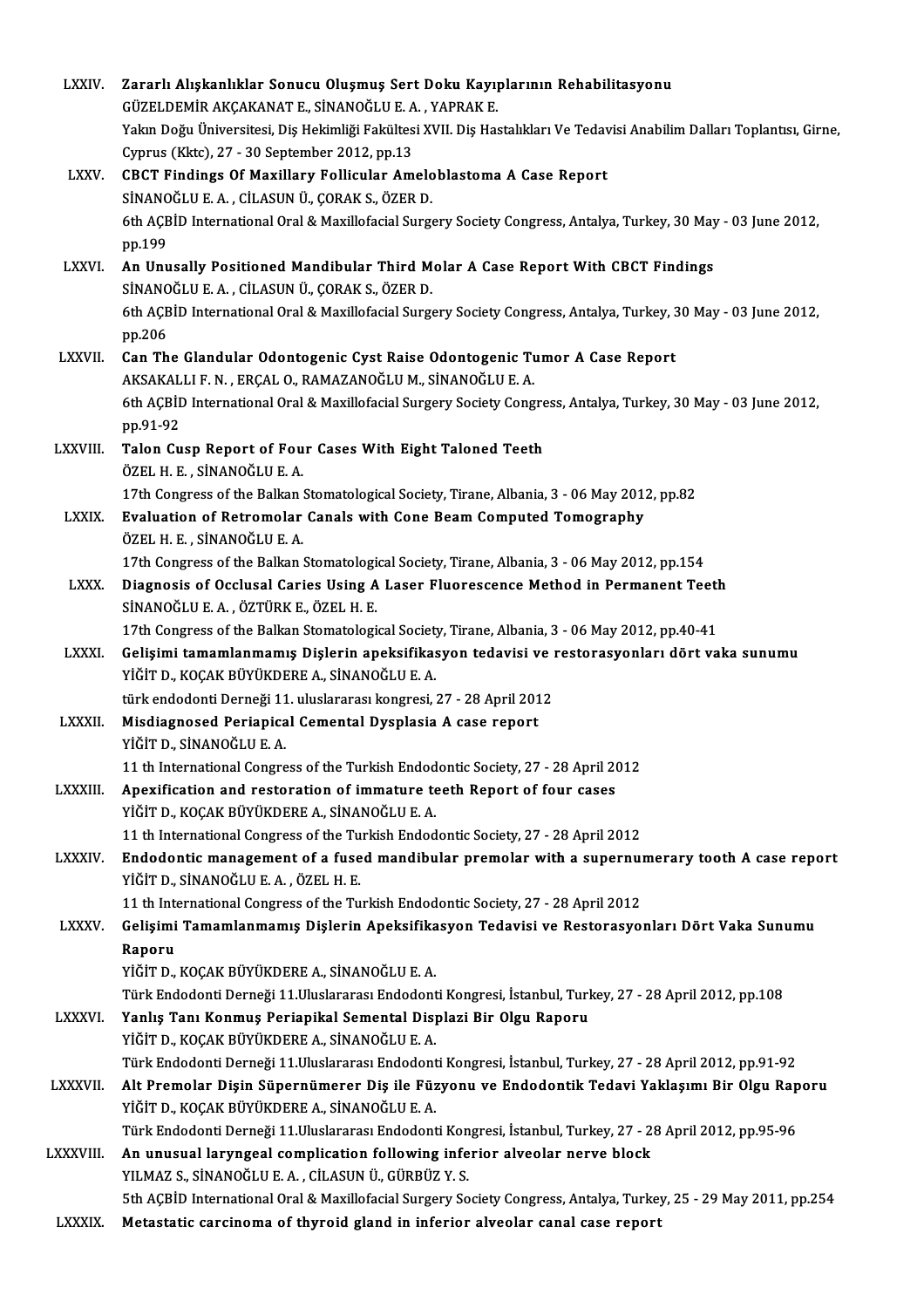YILMAZ S.,SİNANOĞLUE.A. ,CİLASUNÜ.,GÜRBÜZ Y.S.

YILMAZ S., SİNANOĞLU E. A. , CİLASUN Ü., GÜRBÜZ Y. S.<br>5th AÇBİD International Oral & Maxillofacial Surgery Society Congress, Antalya, Turkey, 25 - 29 May 2011, pp.164<br>CRCT Eindings Of An Eutroosseeus Osteoma Of The Mandibl YILMAZ S., SİNANOĞLU E. A. , CİLASUN Ü., GÜRBÜZ Y. S.<br>5th AÇBİD International Oral & Maxillofacial Surgery Society Congres:<br>XC. CBCT Findings Of An Extraosseous Osteoma Of The Mandible<br>5NANOĞLU E. A. CİLASUN Ü. 5th AÇBİD International Oral &<br>CBCT Findings Of An Extra<br>SİNANOĞLU E.A., CİLASUN Ü.<br>12th European Congrees of De CBCT Findings Of An Extraosseous Osteoma Of The Mandible<br>SINANOĞLU E. A. , CİLASUN Ü.<br>12th European Congress of Dento-Maxillo Facial Radiology, İstanbul, Turkey, 2 - 05 June 2010, pp.44<br>Calsified Caretid Artery Atheremas A SİNANOĞLU E. A. , CİLASUN Ü.<br>12th European Congress of Dento-Maxillo Facial Radiology, İstanbul, Turkey, 2 - 05 Ju<br>XCI. Calcified Carotid Artery Atheromas As An Incidental Finding In CBCT Scans<br>SİNANOĞLU E. A. , BORAHA 12th European Congress of Dento-Maxillo Facial<br>Calcified Carotid Artery Atheromas As An I<br>SİNANOĞLU E. A. , BORAHAN M. O. , AKANSEL G.<br>12th European Congress of Danto Maxillo Facial Calcified Carotid Artery Atheromas As An Incidental Finding In CBCT Scans<br>SİNANOĞLU E.A. , BORAHAN M. O. , AKANSEL G.<br>12th European Congress of Dento-Maxillo Facial Radiology, İstanbul, Turkey, 2 - 05 June 2010, pp.44<br>CBCT SİNANOĞLU E. A. , BORAHAN M. O. , AKANSEL G.<br>12th European Congress of Dento-Maxillo Facial Radiology, İstanbul, Turkey, 2 - 05 June 2010, pp.44<br>XCII. CBCT images of orthodontic cleft lip and palate patients in compari 12th Europear<br>CBCT images<br>radiographs<br>siNANOČLUE CBCT images of orthodontic cleft lip<br>radiographs<br>SİNANOĞLU E.A., EKMEN Ö., ÖZTAŞ S.E.<br><sup>2nd</sup> International Congress & Werksbons radiographs<br>SİNANOĞLU E. A. , EKMEN Ö., ÖZTAŞ S. E.<br>3rd International Congress & Workshops 3D Diagnosis and Virtual Treatment Planning of Cranio-Maxillo-Facial<br>Defermity Findheven, Netherlands, 25,, 27 Marsh 2010, np.109 SİNANOĞLU E. A. , EKMEN Ö., ÖZTAŞ S. E.<br>3rd International Congress & Workshops 3D Diagnosis and Virtu<br>Deformity, Eindhoven, Netherlands, 25 - 27 March 2010, pp.108<br>Enitel Diaplerisi ve Sisare kullanımı Paradeksel ilişki 3rd International Congress & Workshops 3D Diagnosis and<br>Deformity, Eindhoven, Netherlands, 25 - 27 March 2010, pp.<br>XCIII. Epitel Displazisi ve Sigara kullanımı Paradoksal ilişki<br>SUNANOČLUE A. OLGAGN V. ÖZRAVRAK S. OPUCM S. Deformity, Eindhoven, Netherlands, 25 - 27 March 2010, <sub>I</sub><br>Epitel Displazisi ve Sigara kullanımı Paradoksal iliş<br>SİNANOĞLU E. A. , OLGAÇ N. V. , ÖZBAYRAK S., ORUÇ M. S.<br>LAğız Kansarlari Ulusal Samnazınımı, Ankara Turkay, 1 Epitel Displazisi ve Sigara kullanımı Paradoksal ilişki<br>SİNANOĞLU E. A. , OLGAÇ N. V. , ÖZBAYRAK S., ORUÇ M. S.<br>LAğız Kanserleri Ulusal Sempozyumu, Ankara, Turkey, 18 - 19 April 2008, pp.34<br>Oral karainaganagista pragnastik SİNANOĞLU E. A. , OLGAÇ N. V. , ÖZBAYRAK S., ORUÇ M. S.<br>I.Ağız Kanserleri Ulusal Sempozyumu, Ankara, Turkey, 18 - 19 April 2008, pp.34<br>XCIV. Oral karsinogeneziste prognostik belirleyici olarak Cyclooxygenase 2 ve Ki67<br> I.Ağız Kanserleri Ulusal Sempozyumu, Ankara, Turkey, 18<br>Oral karsinogeneziste prognostik belirleyici olarak<br>SİNANOĞLU E. A. , OLGAÇ N. V. , ÖZBAYRAK S., ORUÇ M. S.<br>LAğız Kanserleri Ulusal Sempozzumu, Ankara Turkey, 18 Oral karsinogeneziste prognostik belirleyici olarak Cyclooxygenase 2 v<br>SİNANOĞLU E.A. , OLGAÇ N. V. , ÖZBAYRAK S., ORUÇ M. S.<br>LAğız Kanserleri Ulusal Sempozyumu, Ankara, Turkey, 18 - 19 April 2008, pp.33<br>Infiltrating linem SİNANOĞLU E. A. , OLGAÇ N. V. , ÖZBAYRAK S., ORUÇ M. S.<br>I.Ağız Kanserleri Ulusal Sempozyumu, Ankara, Turkey, 18 - 19 April 2008, pp.33<br>XCV. Infiltrating lipomatosis of the face associated with chronic osteomyelitis a c l.Ağız Ka<br><mark>Infiltrat</mark><br>review<br>cüмрü Infiltrating lipomatosis of the face associated v<br>review<br>GÜMRÜ TARÇIN B., PEKİNER F. M. , SİNANOĞLU E. A.<br>12th Congress of the Palkan Stamatalogical Society İ review<br>GÜMRÜ TARÇIN B., PEKİNER F. M. , SİNANOĞLU E. A.<br>12th Congress of the Balkan Stomatological Society, İstanbul, Turkey, 12 - 14 April 2007, pp.158<br>Aftör ülserneyenlerin tedevisinde Pretefix iel kullenimi GÜMRÜ TARÇIN B., PEKİNER F. M. , SİNANOĞLU E. A.<br>12th Congress of the Balkan Stomatological Society, İstanbul, Turkey, 12 - :<br>XCVI. Aftöz ülserasyonların tedavisinde Protefix jel kullanımı<br>PEKİNER F. M. , ALATLI F. C. , ÖZ 12th Congress of the Balkan Stomatological Society, İstanbul, Turkey, 12 -<br>Aftöz ülserasyonların tedavisinde Protefix jel kullanımı<br>PEKİNER F. M. , ALATLI F. C. , ÖZBAYRAK S., ÇANAKÇI E., SİNANOĞLU E. A.<br>TDP 12. Dis Hekiml Aftöz ülserasyonların tedavisinde Protefix jel kullanımı<br>PEKİNER F. M. , ALATLI F. C. , ÖZBAYRAK S., ÇANAKÇI E., SİNANOĞLU E. A.<br>TDB 12. Diş Hekimliği Kongresi, İstanbul, Turkey, 20 - 25 June 2005, pp.158-160<br>Therany for T PEKİNER F. M., ALATLI F. C., ÖZBAYRAK S., ÇAN<br>TDB 12. Diş Hekimliği Kongresi, İstanbul, Turkey<br>XCVII. Therapy for Treatment Of Aphtous Ulcers<br>REKINER E. M., ALATLI E.G., ÖZBAYRAK S. GAN TDB 12. Diş Hekimliği Kongresi, İstanbul, Turkey, 20 - 25 June 2005, pp.15<br>Therapy for Treatment Of Aphtous Ulcers<br>PEKİNER F. M. , ALATLI F. C. , ÖZBAYRAK S., ÇANAKÇI E., SİNANOĞLU E. A.<br>10th Congress of the Bellian Sterra Therapy for Treatment Of Aphtous Ulcers<br>PEKİNER F. M. , ALATLI F. C. , ÖZBAYRAK S., ÇANAKÇI E., SİNANOĞLU E. A.<br>10th Congress of the Balkan Stomatological Society, Belgrade, Serbia, 11 - 14 May 2005, vol.9, pp.21<br>1112.gase PEKİNER F. M., ALATLI F. C., ÖZBAYRAK S., ÇANAKÇI E., SİNANOĞLU E. A.<br>10th Congress of the Balkan Stomatological Society, Belgrade, Serbia, 11 - 1<br>XCVIII. 1112 cases of oral cancer and white lesions A retrospective study<br>O 10th Congress of the Balkan St<br>1112 cases of oral cancer a<br>OLGAÇ N. V., SİNANOĞLU E. A.<br><sup>7th Bional Congress of the Euro</sup> 1112 cases of oral cancer and white lesions A retrospective study<br>OLGAÇ N. V. , SİNANOĞLU E. A.<br>7th Bienal Congress of the European Association of Oral Medicine & 26th Annual Scientific Meeting of the Academy<br>of Oral Batho OLGAÇ N. V. , SİNANOĞLU E. A.<br>7th Bienal Congress of the European Association of Oral Medicine & 26th Annual Scien<br>of Oral Pathology and Oral Medicine, Berlin, Germany, 23 - 25 September 2004, pp.90<br>Periforal ossifive fibr 7th Bienal Congress of the European Association<br>of Oral Pathology and Oral Medicine, Berlin, C<br>XCIX. Periferal ossifiye fibroma Olgu sunumu of Oral Pathology and Oral Medicine, Berlin, Germany, 23 - 25 September 200<br>Periferal ossifiye fibroma Olgu sunumu<br>PEKİNER F. M. , SAV M. A. , TECİMER T., GÜMRÜ TARÇIN B., SİNANOĞLU E. A.<br>TDP 11, Dis Helimliği Kengresi Tur Periferal ossifiye fibroma Olgu sunumu<br>PEKİNER F. M. , SAV M. A. , TECİMER T., GÜMRÜ TARÇIN B., SİNANC<br>TDB 11. Diş Hekimliği Kongresi, Turkey, 17 - 22 May 2004, pp.187<br>Lineer merfee en seun de sebre Bir elsu sunumu PEKİNER F. M., SAV M. A., TECİMER T., GÜMRÜ TARÇIN I<br>TDB 11. Diş Hekimliği Kongresi, Turkey, 17 - 22 May 200<br>C. Lineer morfea en coup de sabre Bir olgu sunumu<br>PEKİNER E. M., VÜCELTEN A. D., GÜMRÜ TARÇIN B. SİN TDB 11. Diş Hekimliği Kongresi, Turkey, 17 - 22 May 2004, pp.187<br>Lineer morfea en coup de sabre Bir olgu sunumu<br>PEKİNER F. M. , YÜCELTEN A. D. , GÜMRÜ TARÇIN B., SİNANOĞLU E. A.<br>TDB 11. Diş Hekimliği Kongresi, İstanbul Tur Lineer morfea en coup de sabre Bir olgu sunumu<br>PEKİNER F. M. , YÜCELTEN A. D. , GÜMRÜ TARÇIN B., SİNANOĞLU E. A.<br>TDB 11. Diş Hekimliği Kongresi, İstanbul, Turkey, 17 - 22 May 2004, pp.186<br>Marbus Crahn Entaritis Bagianalis PEKİNER F. M., YÜCELTEN A. D., GÜMRÜ TARÇIN B., SİI<br>TDB 11. Diş Hekimliği Kongresi, İstanbul, Turkey, 17 - 2:<br>CI. Morbus Crohn Enteritis Regionalis Olgu Sunumu<br>DIMLUA SİNANOĞLUE A. GARİR H. ÖZRAYRAK S. G TDB 11. Diş Hekimliği Kongresi, İstanbul, Turkey, 17 - 22 May 2004, pp.186<br>CI. Morbus Crohn Enteritis Regionalis Olgu Sunumu<br>DUMLU A., SİNANOĞLU E. A. , GARİP H., ÖZBAYRAK S., GÖKER M. K. Morbus Crohn Enteritis Regionalis Olgu Sunumu<br>DUMLU A., SİNANOĞLU E. A. , GARİP H., ÖZBAYRAK S., GÖKER M. K.<br>Oral Diagnoz ve Maksillofasiyal Radyoloji Derneği 2.Bilimsel Sempozyumu, İzmir, Turkey, 16 - 18 April 2004, pp.79 CII. Osteosarkom 2 Olgu Sunumu<br>DUMLU A., SİNANOĞLU E. A., FİSEKÇİOĞLU E. Oral Diagnoz ve Maksillofasiyal Radyoloji Deri<br>Osteosarkom 2 Olgu Sunumu<br>DUMLU A., SİNANOĞLU E. A. , FİŞEKÇİOĞLU E.<br>Oral Diagnoz ve Maksillofasiyal Badyoloji Derr Oral Diagnoz ve Maksillofasiyal Radyoloji Derneği 2.Bilimsel Sempozyumu, İzmir, Turkey, 16 - 18 April 2004, pp.80 CIII. Muayenehane pratiğinde psişik faktörlerin ön planda olduğu problem AYS Protez İntoleransı PEKİNER F. M., ÖZBAYRAK S., SİNANOĞLU E. A. Muayenehane pratiğinde psişik faktörlerin ön planda olduğu problem AYS Pr<br>PEKİNER F. M. , ÖZBAYRAK S., SİNANOĞLU E. A.<br>TDB 10.Uluslararası Diş Hekimliği Kongresi, Antalya, Turkey, 17 - 21 June 2003, pp.120<br>Pudakta Derin La PEKİNER F. M. , ÖZBAYRAK S., SİNANOĞLU E. A.<br>TDB 10.Uluslararası Diş Hekimliği Kongresi, Antalya, Turkey, 17<br>CIV. Dudakta Derin Lokalizasyonlu Hemanjiom Vaka sunumu<br>PEKİNER E. M. SİNANOĞLU E. A. GÜMRÜ TARGIN B TDB 10.Uluslararası Diş Hekimliği Kongresi, Antalya, 7<br>Dudakta Derin Lokalizasyonlu Hemanjiom Vaka<br>PEKİNER F. M. , SİNANOĞLU E. A. , GÜMRÜ TARÇIN B.<br>Oral Diagrag ve Makaillafasiyal Badyalaji Dernaği 1 B Dudakta Derin Lokalizasyonlu Hemanjiom Vaka sunumu<br>PEKİNER F. M. , SİNANOĞLU E. A. , GÜMRÜ TARÇIN B.<br>Oral Diagnoz ve Maksillofasiyal Radyoloji Derneği 1.Bilimsel Sempozyumu ve 1. Anabilim Dalları Toplantısı,